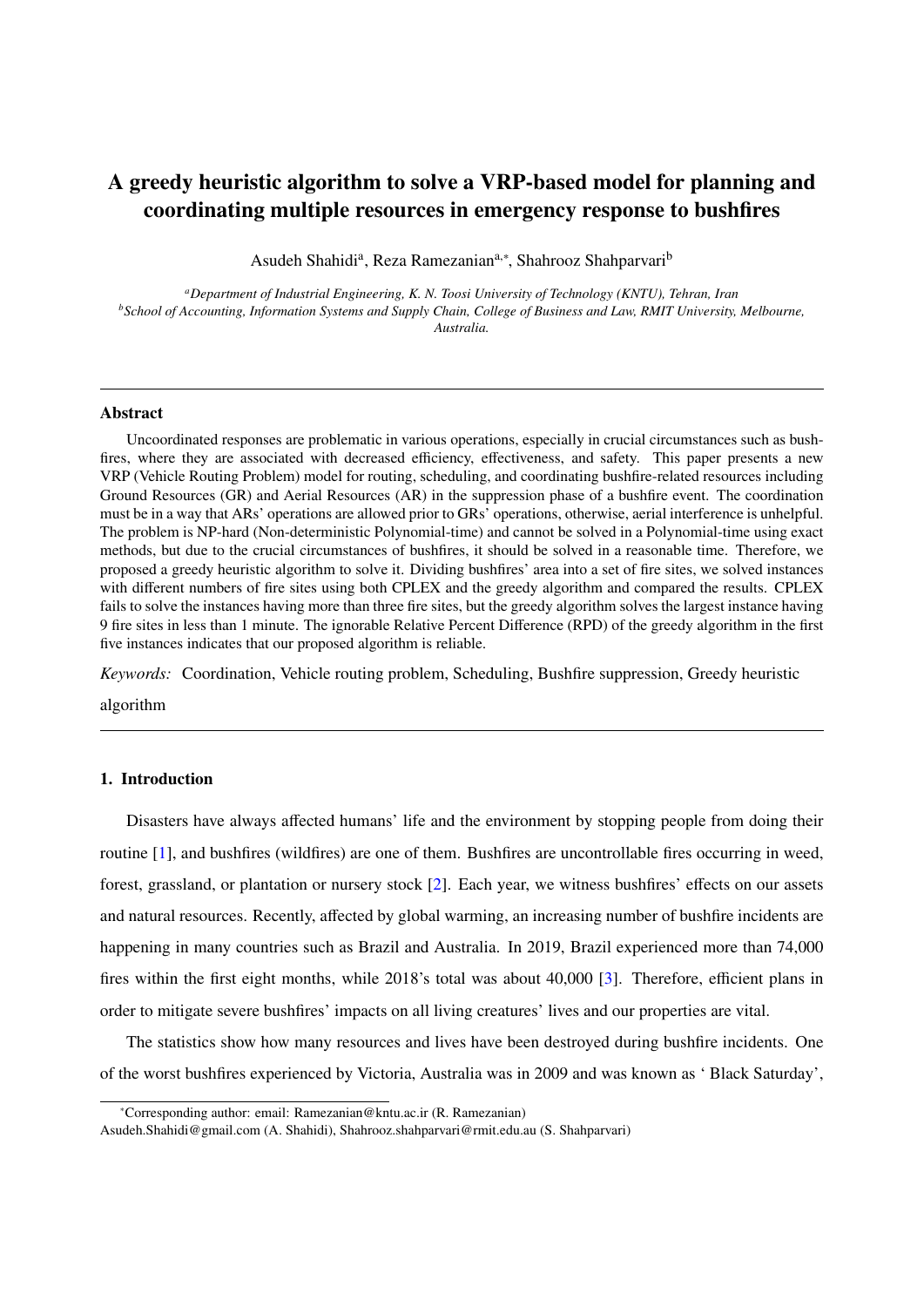which resulted in many homes being destroyed, and 173 people losing their lives [\[4\]](#page-17-3). Moreover, in the 2019-20 Australian bushfire season, three main areas, including New South Wales, Victoria, and Queensland, were affected by bushfires. The number of these incidents were higher than or almost consistent with that of previous years in these areas [\[5\]](#page-17-4).

To tackle this very issue, it should be taken into account that, in situations like bushfire incidents where several organizations are working together to achieve the same overarching goal, their operations should be coordinated [\[6\]](#page-17-5). Bodaghi et al. [\[7\]](#page-17-6) also stated that uncoordinated responses have always caused significant problems, considering this, they coordinated Victorian emergency response teams in their research. A real event caused by such a problem is the one mentioned by Brewer [\[8\]](#page-17-7), which is based on a true story of a group of American firefighters who lost their lives in the Yarnell Hill fire, Arizona. This event was reported due to uncoordinated responses. Considering this coordination, when a fire incident occurs, Ground Resources (GRs) must arrive after Aerial Resources (ARs) having finished their operations. In other words, ARs are allowed prior to GRs' operations otherwise, aerial interference is unhelpful, and it is highly likely to interrupt GRs and deteriorate the conditions. However, if they are properly planed, they play a pivotal role in extinguishing bushfire. Teague et al. [\[4\]](#page-17-3) showed that ARs played an important role in suppressing fires for the period January–February 2009, they declared that ARs had to finish their fire suppression operations before the GRs arriving there. Despite the fact that climate limits made flying unsafe, and other policy barriers delayed the ARs, they played a very important role in that incident.

These statistics indicate that suppressing fire is problematic worldwide. However, a vast majority of the failures are controllable by planning and coordinating GRs and ARs to reach an optimal utilization. In this study, we consider homogeneous GRs and heterogeneous ARs having different water carrying capacity. Since bushfires burn freely and controlling them is difficult, they simply can be extended if they are not extinguished by a proper plan. Therefore, presenting an efficient algorithm that can solve large-size problems in a reasonable time is necessary.

This paper focuses on proposing a mathematical formulation model for planning and coordinating the available resources at a single depot for an efficient fire suppression, referred to as the Coordination in Emergency Operation Response (CEOR). The problem seeks routing both GRs and ARs and assigning them to the fire sites in an incident according to their demands. In other words, once an incident is detected, the whole incident is divided into possible fire sites by Fire Management, which is not in the area of this paper. Then, using our model, they can plan available resources in the right priority, which was mentioned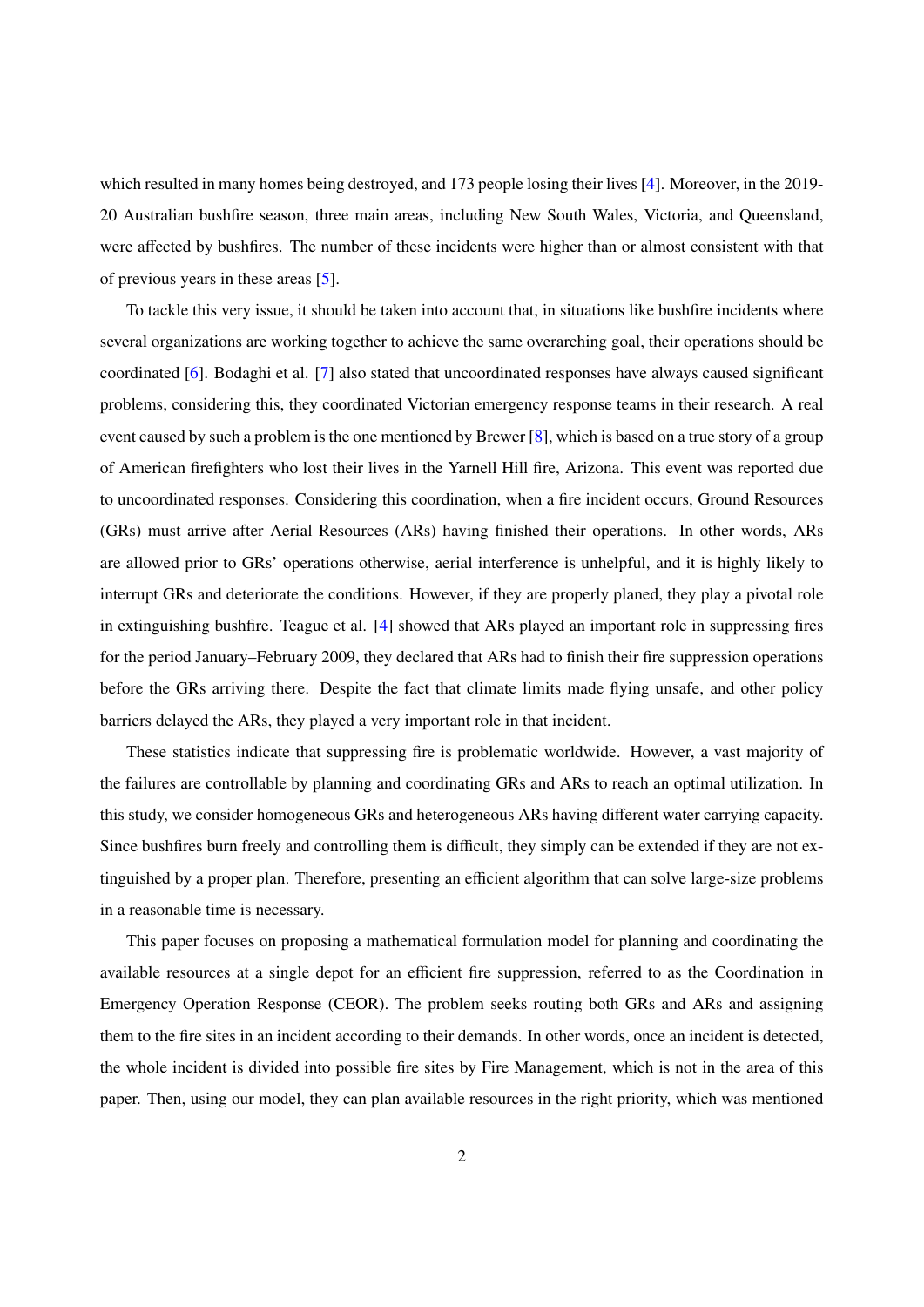in the previous paragraphs, in order to give services to the fire sites to control them as soon as possible. The model gives an optimal plan for both ARs and GRs simultaneously. Moreover, since the problem refers to a crucial situation we minimize suppression time as an objective function.

The main contributions of this paper are as follows:

- a) To coordinate homogeneous GR and heterogeneous AR for responding to a bushfire event.
- b) A new VRP-based mathematical coordination model for planning fire suppression operations in a bushfire event.
- c) To propose a greedy heuristic algorithm to solve this problem.

The remainder of this paper is arranged as follows:

- Section 2 reviews the related literature.
- Section 3 describes the problem and the presented model.
- Section 4 presents the mathematical formulation.
- Section 5 introduces the applied solution.
- Section 6 examines test cases.
- Sections 7 investigates the results.
- Section 8 & 9 describe managerial insights and conclusions.

## 2. Literature review

Most of the papers in the response phase of disasters tried to model their problems using the Operation Research (OR) methods. OR is a significant method that has been used to model and solve disaster problems, for instance, earthquakes, floods, and hurricanes. There is also a substantive usage of OR methods to solve bushfire problems in the literature review [\[9\]](#page-17-8).

Bodaghi and Palaneeswaran [\[10\]](#page-17-9) proposed a MILP project-scheduling-based model for scheduling and assigning various teams of non-expendable resources to emergency operations. The emergency operations require the synchronization of multiple teams. Although they applied their model to a hypothetically simu-lated case study, they do not develop an algorithm to solve test cases. Rodríguez-Veiga et al. [\[11\]](#page-17-10) used ARs for bushfire suppression and then they proposed two MILP models for two tasks assigned to coordinator: The allocation of ARs to flight routes and refueling points. In their study, aerial coordination provides flight safety as well as the effectiveness of the mission. Their study gap is that they did not pay attention to GRs' activities. Yang et al. [\[12\]](#page-17-11) proposed an emergency logistics system for bushfire suppression with VRP modeling. They considered a priority for servicing the fire sites by dedicated vehicles and then analyzed two case studies at a bushfire in the Daxingan mountains. The necessity of the ARs is ignored in this model.

Rodríguez-Veiga et al. [\[13\]](#page-17-12) proposed a MILP (Mix Integer Linear Programming) model that optimally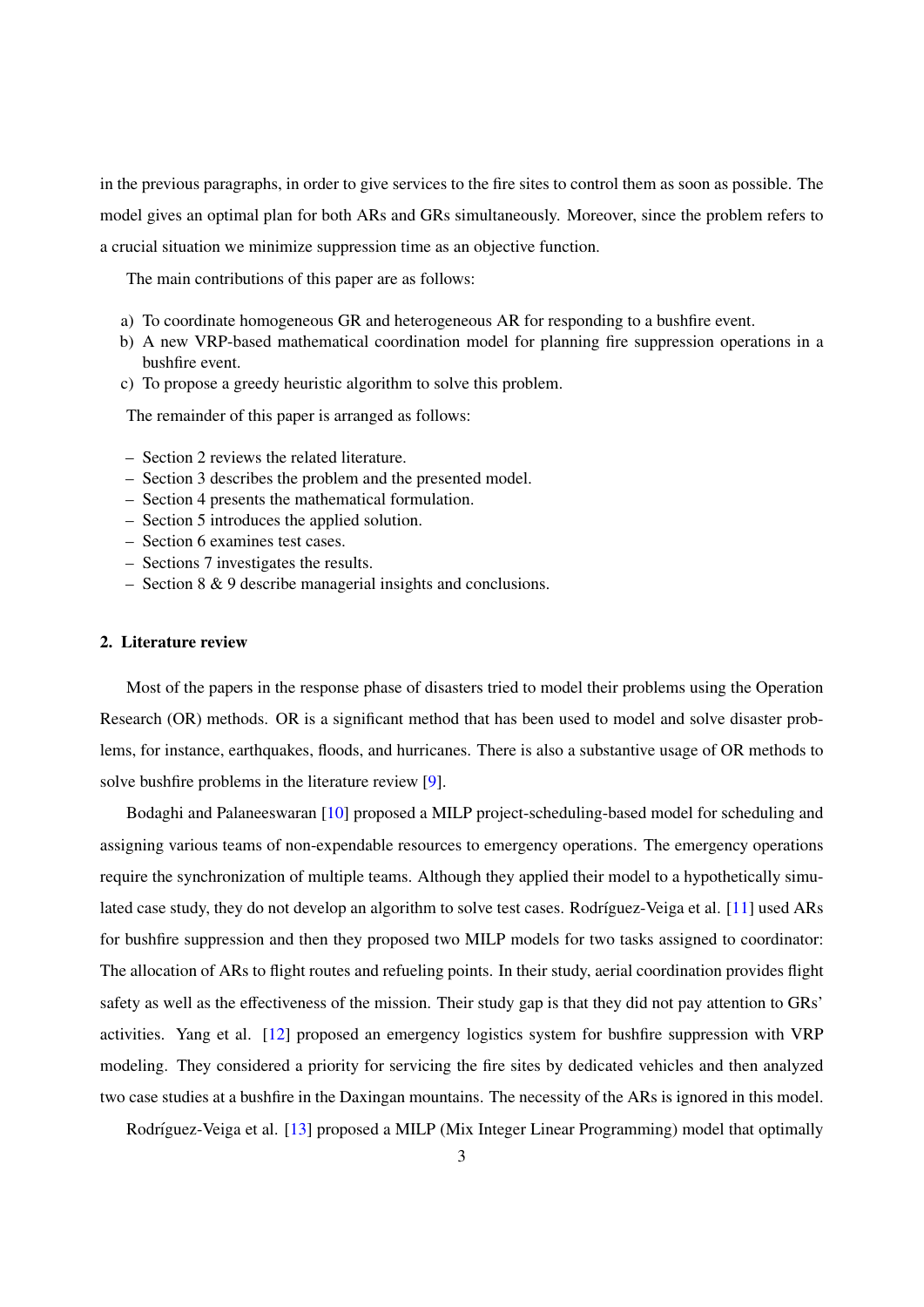selects resources (ARs, brigades, and engines) for extinguishing a fire in different time periods during the planning period. They carried out a simulation study to obtain the optimal solution. Wei et al. [\[14\]](#page-17-13) and Wei et al. [\[15\]](#page-17-14) focused on optimizing the daily responses to demands for fire suppression over a fire season for efficient initial attacks. In the former paper, the authors used a chance-constrained two-stage stochastic programming model to determine how many resources need to be hired and where they should be located. They considered three types of resources including hand crews, fire engines, and water tenders in their study. The latter paper optimizes the daily responses to demands for engine and crews by moving resources between stations. In the model, they preferred to send an engine to fill a crew request instead of sending no resources at all. In another related work, Lee et al. [\[16\]](#page-18-0) developed a scenario-based standard-response optimization model to deploy and then dispatch initial attack resources to fire sites in bushfires suppression. Their model minimizes the number of fire sites that are not serviced by standard-response. They do not take into account coordinated activities between resources, although they considered both GRs and ARs in a firefighting operation. The above mentioned studies are summarized in Table [1.](#page-20-0)

Cerna et al. [\[17\]](#page-18-1) also developed a methodology to calculate the fire brigades operational breakdowns and predict disruptions with machine learning techniques. Their focus was on failurs due to human and vehicular materials and applied it on a real fire department in France. In terms of methodologies used to solve VRP models, which are in the NP-hard problem categories, we investigated following papers, all of which have presented (meta)heuristic methods. Galindres-Guancha et al. [\[18\]](#page-18-2) presented a multi-objective capacitated VRP model considering drivers' workload balance as well as cost of routs as two practical objectives in the real world. To solve the model, they decomposed it into single sub-problems, which were solved using Iterated Local Search method. They concluded that this method was a practical method for multi-objective VRPs. Mutar et al. [\[19\]](#page-18-3) proposed a single objective capacitated VRP model, which were solved using the improvement of Ant Colony System, which offered a better solution in comparison with some other methods. Ouaddi et al. [\[20\]](#page-18-4) presented a multi-tours dynamic VRP with overtime considering two objectives, and they solved it using an approach based on memetic algorithm. Their results showed a better solution compared to the Ant Colony System implemented on the same problem in a previous study. Londono et al. [\[21\]](#page-18-5) implemented an iterated local search method in three stages on a green VRP with three objective functions. Their methodology was quite novel in the related literature. Suksee et al. [\[22\]](#page-18-6) applied a Greedy Randomized Adaptive Large Neighborhood Search Procedure on a problem of Location Selection and Vehicle Routing. They compared the result with the exact solution calculated by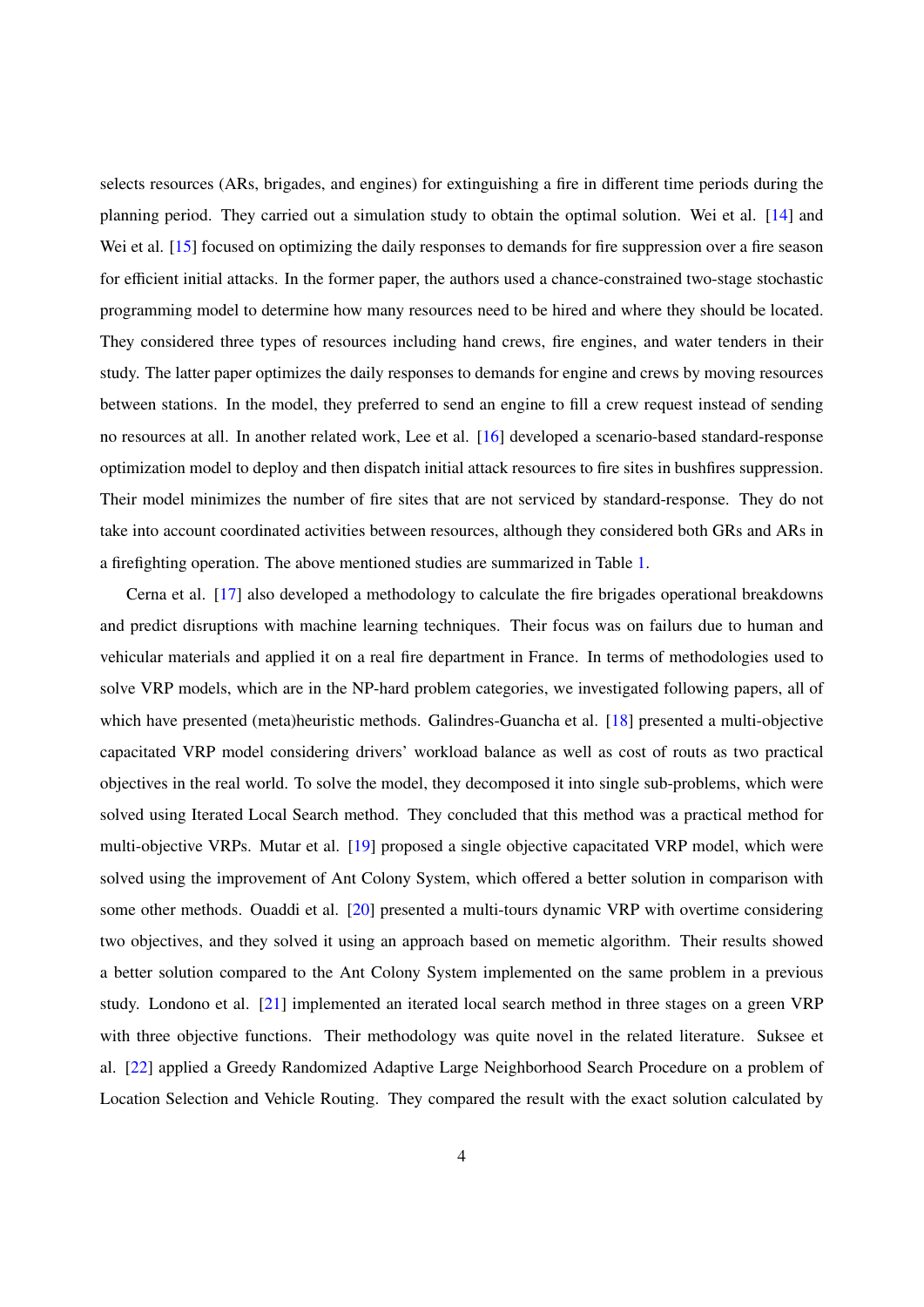A Mathematical Programming Language (AMPL) program, which showed that in small-scale cases the heuristic method could find the optimal solution within less process time, and it could find a better solution in larger-scale cases. While AMPL could not find the optimal solution in larger-scale cases in a limited process time, the heuristic method could find the better solution in a few seconds. The problem solved in this paper has a similar scale and complexity to that of Suksee et al. [\[22\]](#page-18-6). As the heuristic method has worked for their problem, for our model, we decided to employ a Greedy Heuristic Method, in which we have used Local Search Method, too. The detailed methodology will be discussed in Section [5.](#page-9-0) Moreover, Shu [\[23\]](#page-18-7) and Hojati [\[24\]](#page-18-8) overcame the challenge of solving NP-hard problems in large size instances using a greedy heuristic algorithm. The former studied a warehouse-retailer network design model, and the latter considered a Shift Minimization Personnel Task Scheduling Problem, which schedules ground crews of a large airline in a large airport. They concluded that the greedy heuristic algorithm works well in comparison with the current solution approaches, and its important advantage is being able to solve very large instances fast.

#### *Gaps and contribution*

The literature indicated a lack of coordinated activities between GRs and ARs. We proposed a new VRPbased mathematical coordination model for IMTs' (Incident Management Team) response fire suppression operations to a bushfire event. The innovations are mentioned clearly as follow:

- Considering coordinated activities between the GRs and ARs.
- Considering specific water sites for ARs to reload at.
- Proposing a new VRP-based mathematical model by taking into account these gaps.
- Solving test cases using a greedy heuristic algorithm.

## <span id="page-4-0"></span>3. Problem Statement

As mentioned in the introduction, a bushfire is an uncontrollable fire occurring in forests, and FM (Fire Management) is a procedure that incorporates a range of intersessions to monitor, use, and reestablish fireprone forest ecosystems [\[25\]](#page-18-9). Fire suppression is one of these efforts that aim to extinguish or prevent the spread of fire in forests. According to the reports of the previous real-world cases, FM uses two main types of resources including ARs and GRs in order to control bushfires. As it is clear in the related literature, aerial support in bushfire suppression plays a key role, and ARs' attacks and GRs' activities are complementary to each other. National Aerial Firefighting Center (NAFC), in Australia, highlights that 18 million liters of fire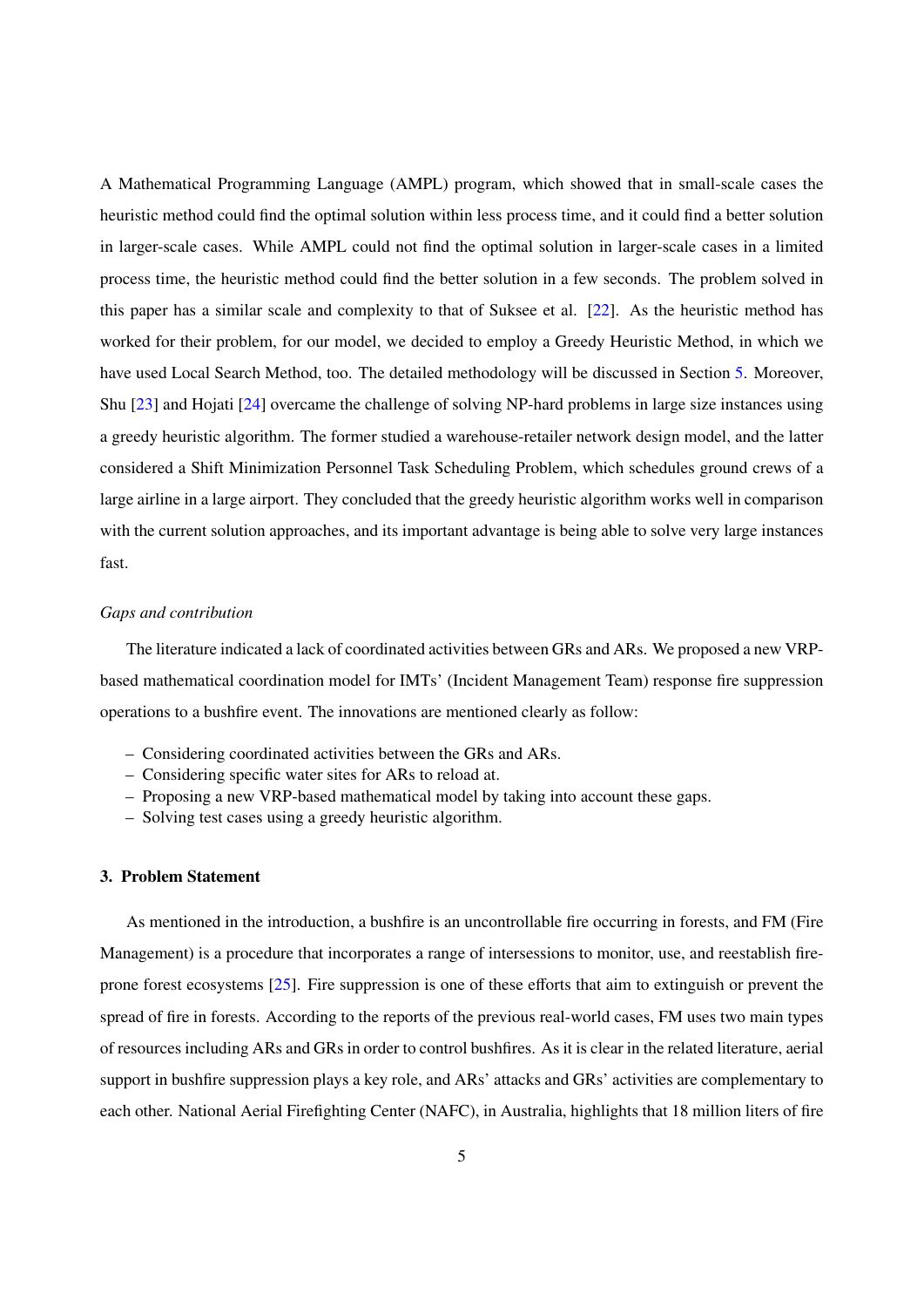suppressant and retardant by 23 aircraft in 2005 grew to more than 29,500 firebombing drops by 123 aircraft in 2016 [\[26\]](#page-18-10). In Section [1,](#page-0-0) we showed that lack of coordination between ARs and GRs cause significant problems. Considering this issue, in this paper, we propose a mathematical model, which schedules and routes both ARs and GRs.

The pattern of our proposed model is illustrated in Figure [1.](#page-19-0) In this Figure, GRs are considered homogeneous and ARs are considered heterogeneous with their own water carrying capacity. Fire sites are shown by F1, F2, and F3 as the important sites determined by the FM in the detection phase of a bushfire. Three water sites are shown as L1, L2, and L3, on which ARs can load water. Water sites can be any reservoir of natural or artificial water such as lakes, rivers, reservoirs behind the dam, artificial lake, etc, which are considered to have infinite capacity. It should be noted that the ARs are capable of loading at both airports and water reservoirs as shown in Figure [1.](#page-19-0) To fully suppress the fire sites, special demands of fire sites should be satisfied. For instance, suppression of a fire site may need initial attack by ARs, followed by GRs' operations to prevent backfires. In the meantime, another fire site could well require GRs' operations without aerial suppresion. Since each AR is allowed to unload and reload for each fire site several times, it may visit each arc several times. We consider each visit in different trips in the mathematical modeling.

### <span id="page-5-0"></span>4. Formulation

In this section, we present an effective network for the CEOR problem by considering coordination between the resources. To formulate the mathematical model, the following characteristics are considered:

- The speed of each AR and GR is given, and then travel time is calculated.
- The water capacity of each AR is known.
- The fire sites' demands for GRs, which are considered as process time, and their demands for ARs, which are calculated by the volume of water that is needed according to their areas, are known.
- Loading time of ARs at loading sites including water sites and airports is known.
- The service time spent on fire sites by ARs is considered in their travel time from one site to another one, but, for GRs, it is a decision variable, which is determined in the model according to the total demand of a fire site for GRs, which is a known parameter.
- The water capacity of loading sites is considered infinite.
- Each fire site can be served by one type or more types of coordinated resources.
- We use *r* to show different trips of ARs, and all ARs start their trip from a single depot, which is an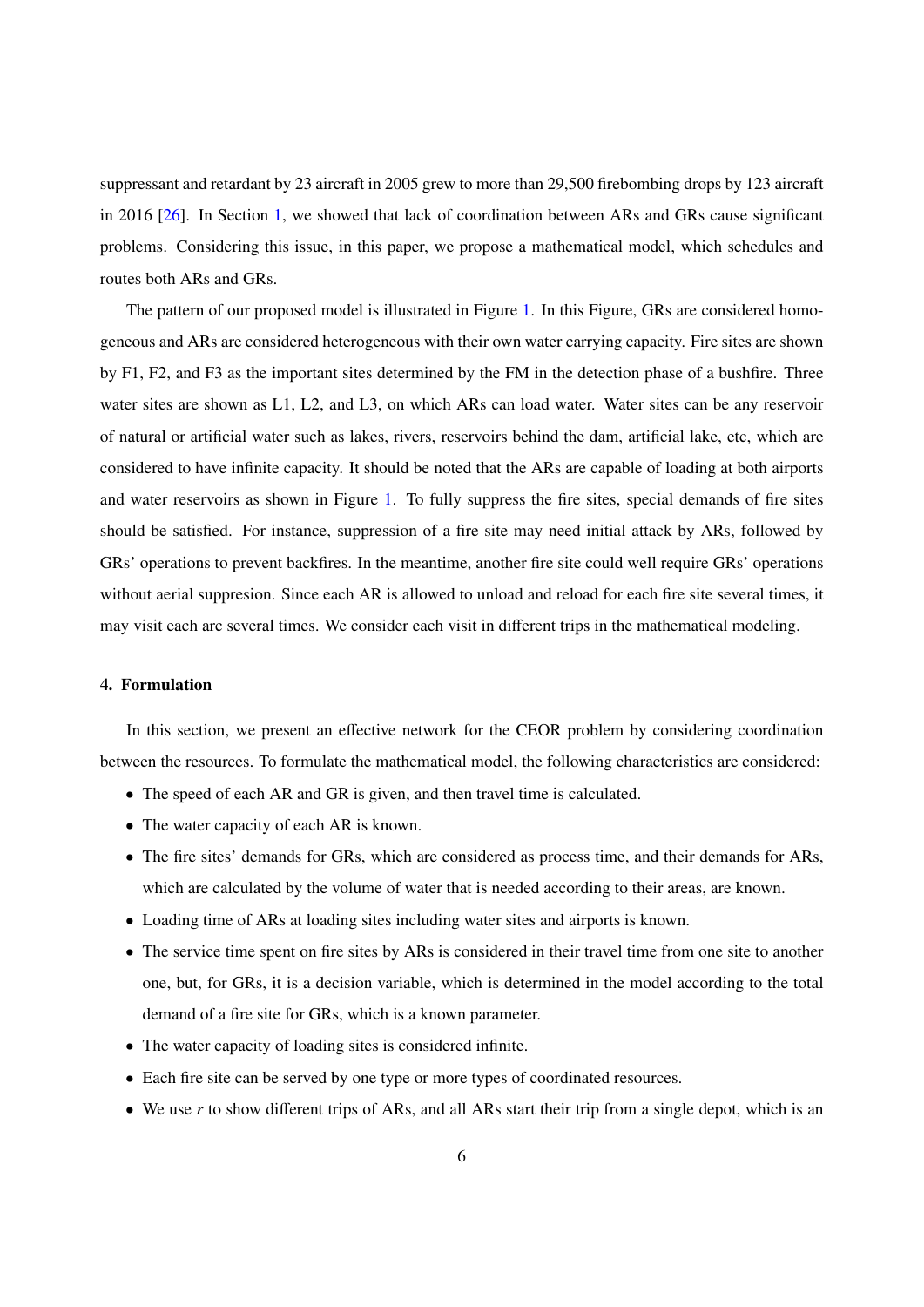airport.

## *4.1. Notations and sets*

The sets and indexes used to formulate the problem mathematically are described as follows:

$$
\mathcal{N} \qquad \text{Set of all sites } i, j \in \{\mathcal{A} \cup \mathcal{E} \cup \mathcal{L} \cup \mathcal{F} \cup \mathcal{A} \cup \mathcal{E}\};
$$

- $\mathscr{A}, \mathscr{A}$  Single starting depot and hypothetical ending depot for ARs, respectively;
- $\mathscr{E}, \hat{\mathscr{E}}$  Single starting depot and hypothetical ending depot for GRs, respectively;
- L Set of all water sites, that  $l \in \{1, 2, ..., \mathcal{L}\}\;$
- $\mathscr{F}$  Set of all fire sites, that  $f \in \{1, 2, ..., \mathscr{F}\};$
- $\mathscr{Q}$  Set of all GRs and ARs, that  $q, q' \in \{ \mathscr{V} \cup \mathscr{D} \}$ ;
- $\mathscr{D}$  Set of all ARs, that  $d \in \{1, 2, ..., \mathscr{D}\};$
- $\mathcal V$  Set of all GRs, that  $v \in \{1, 2, ..., \mathcal V\}$ ;
- $\mathscr{R}$  Set of all trips of ARs, that  $r \in \{1, 2, ..., \mathscr{R}\}\;$

## *4.2. Parameters*

Parameters and the values that are calculated are as follows:

| $cap^d$     | Capacity of ARs, that $d \in \mathcal{D}$ (Liter);                                 |
|-------------|------------------------------------------------------------------------------------|
| $ds_i$      | Total demand of fire site $i \in \mathcal{F}$ for GRs (Hour);                      |
| $h^q$       | Start time of $q \in \mathcal{Q}$ to be dispatched from its depot;                 |
| $lt^d$      | Loading time of ARs, that $d \in \mathcal{D}$ ;                                    |
| $sf_i$      | The area of fire sites, that $j \in \mathcal{F}$ ;                                 |
| $vq^q$      | Speed of resources, that $q \in \mathcal{Q}$ ;                                     |
| vw          | The volume of water required for firebombing one unit of fire sites' area (Liter); |
| $dist_{ii}$ | Distance from $i \in \mathcal{N}$ to $j \in \mathcal{N}$ ;                         |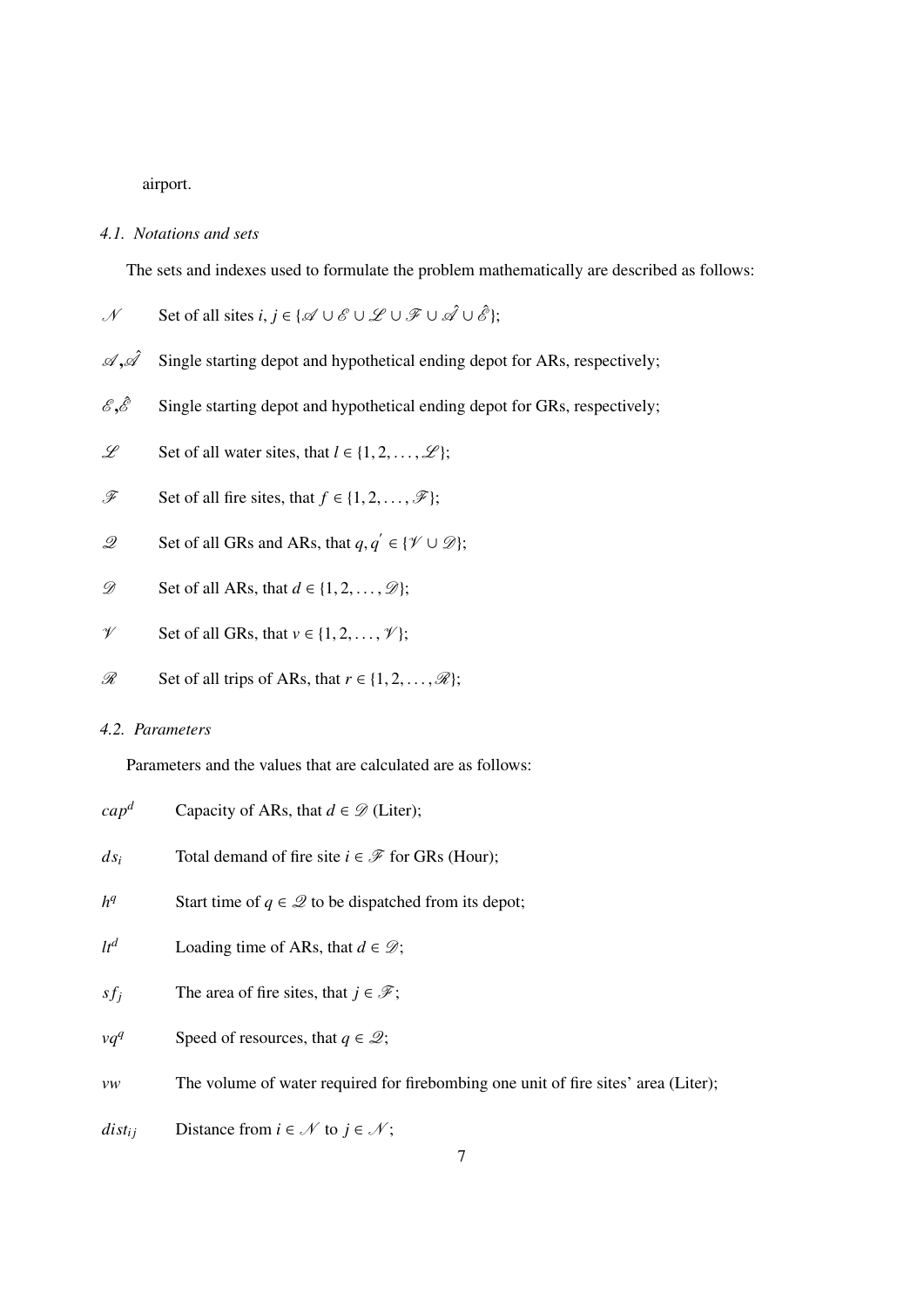$$
t_{ij}^q
$$
 Travel time of resource  $q \in \mathcal{Q}$  from  $i \in \mathcal{N}$  to  $j \in \mathcal{N}$ , that  $t_{ij}^q = dist_{ij} / vq^q$ ;

*M* Big positive number;

## *4.3. Decision variables*

The following decision variables are defined to discover the configuration of the emergency response in bushfires:

| $Ab_i^v$                | Service time spent on fire site $i \in \mathcal{F}$ by GR $v \in \mathcal{V}$ ;                                                      |
|-------------------------|--------------------------------------------------------------------------------------------------------------------------------------|
| $W_i^{rd}$              | Arrival time of AR $d \in \mathcal{D}$ at fire site $j \in \mathcal{F}$ in trip $r \in \mathcal{R}$ after loading from loading site; |
| $W_i^{\prime\nu}$       | Arrival time of GR $v \in \mathcal{V}$ at fire site $j \in \mathcal{F}$ after AR leaving there there;                                |
| $U_i^{rd}$              | Arrival time of AR $d \in \mathcal{D}$ at loading sites $i \in \{ \mathcal{A} \cup \mathcal{L} \}$ in trip $r \in \mathcal{R}$ ;     |
| $X_{ii}^{rd}$           | 1 if AR $d \in \mathcal{D}$ travels from $i \in \mathcal{N}$ to $j \in \mathcal{N}$ in trip $r \in \mathcal{R}$ , and 0 otherwise;   |
| $X_{ii}^{\prime\prime}$ | 1 if GR $v \in \mathcal{V}$ travels from $i \in \mathcal{N}$ to $j \in \mathcal{N}$ , and 0 otherwise;                               |
| $Y^d$                   | 1 if AR $d \in \mathcal{D}$ is used for firebombing, and 0 otherwise;                                                                |
| $Y^{\prime\prime}$      | 1 if GR $v \in \mathcal{V}$ is used for supporting operations, and 0 otherwise;                                                      |

## *4.4. Mathematical formulation*

We present the following mathematical model for the CEOR problem mentioned in this paper. For a better illustration, the constraints are classified in two classes named AR routing and GR routing, which route and schedule the related resources. Then, at the end of the model, the coordination constraint is presented.

## *Objective function:*

Min 
$$
Z = \sum_{r \in \mathcal{R}} \sum_{d \in \mathcal{D}} \sum_{j \in \mathcal{F}} W_j^{rd} + \sum_{v \in \mathcal{V}} \sum_{j \in \mathcal{F}} W_j^{\prime v}
$$
 (1)

<span id="page-7-1"></span><span id="page-7-0"></span>*AR routing:*

$$
\sum_{j \in \mathcal{F}} X_{ij}^{rd} = \sum_{j \in \{\mathcal{F} \cup \mathcal{A}\}, i \neq j} X_{ji}^{r-1d} \qquad \forall r > 1, d \in \mathcal{D}, i \in \{\mathcal{A} \cup \mathcal{L}\}\
$$
 (2)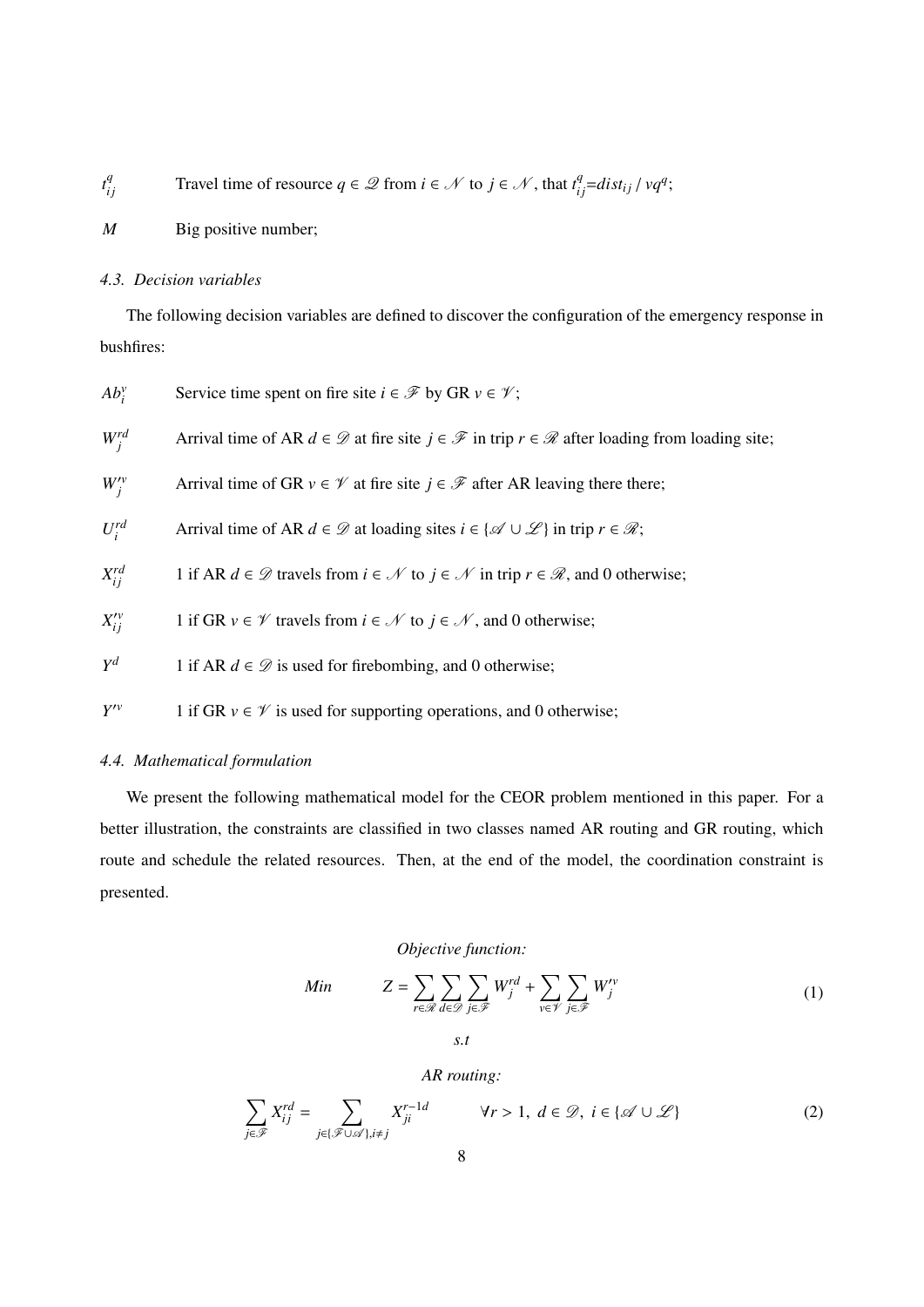$$
\sum_{i \in \{\mathscr{A} \cup \mathscr{A} \cup \mathscr{L}\}} X_{ji}^{rd} = \sum_{i \in \{\mathscr{A} \cup \mathscr{L}\}} X_{ij}^{r-1d} \qquad \forall r > 1, d \in \mathscr{D}, j \in \mathscr{F}
$$
 (3)

$$
\sum_{r \in \mathcal{R}} \sum_{d \in \mathcal{D}} \sum_{i \in \{\mathcal{L} \cup \mathcal{A}\}} cap^d.X_{ij}^{rd} \ge sf_j.vw \qquad \forall j \in \mathcal{F}
$$
 (4)

$$
\sum_{r>1} \sum_{i \in \mathcal{A}} \sum_{j \in \{\mathcal{L} \cup \mathcal{A} \cup \mathcal{A}\}} X_{ij}^{rd} \le 0 \qquad \forall d \in \mathcal{D}
$$
 (5)

<span id="page-8-4"></span><span id="page-8-3"></span><span id="page-8-2"></span><span id="page-8-1"></span>
$$
\sum_{r \in \mathcal{R}} \sum_{i \in \mathcal{F}} \sum_{j \in \mathcal{A}} X_{ij}^{rd} \le 1 \qquad \forall d \in \mathcal{D}
$$
 (6)

$$
\sum_{i \in \{\mathscr{A} \cup \mathscr{L}\}} \sum_{j \in \mathscr{F}} X_{ij}^{rd} \le Y^d \qquad \forall r \in \mathscr{R}, \ d \in \mathscr{D} \tag{7}
$$

$$
\sum_{i \in \mathcal{A}} \sum_{j \in \mathcal{F}} X_{ij}^{1d} = Y^d \qquad \forall d \in \mathcal{D}
$$
 (8)

$$
h^{d} + lt^{d} + t_{ji}^{d} \le W_{i}^{1d} + M \left(1 - X_{ji}^{1d}\right) \qquad \forall d \in \mathcal{D}, \ j \in \mathcal{A}, \ i \in \mathcal{F}
$$
 (9)

$$
U_i^{r-1d} + lt^d + t_{ij}^d \le W_j^{rd} + M.\left(1 - X_{ij}^{rd}\right) \qquad \forall r > 1, \ d \in \mathcal{D}, \ i \in \{\mathcal{A} \cup \mathcal{L}\}, \ j \in \mathcal{F}
$$
 (10)

$$
W_j^{r-1d} + t_{ji}^d \le U_i^{rd} + M.\left(1 - X_{ji}^{rd}\right) \qquad \forall r > 1, \ d \in \mathcal{D}, \ i \in \{\mathcal{A} \cup \mathcal{L}\}, \ j \in \mathcal{F}
$$
 (11)

## <span id="page-8-10"></span><span id="page-8-8"></span><span id="page-8-7"></span><span id="page-8-6"></span><span id="page-8-5"></span><span id="page-8-0"></span>*GR routing:*

$$
\sum_{i \in \{\hat{\mathscr{E}} \cup \mathscr{F}\}, i \neq j} X_{ji}^{\prime \nu} = \sum_{i \in \{\mathscr{F} \cup \mathscr{E}\}, i \neq j} X_{ij}^{\prime \nu} \qquad \forall \nu \in \mathscr{V}, \ j \in \mathscr{F}
$$
\n(12)

$$
\sum_{v \in \mathcal{V}} \sum_{j \in \{\mathcal{E} \cup \mathcal{F}\}, i \neq j} X_{ji}^{\prime v} . Ab_i^v \ge ds_i \qquad \forall i \in \mathcal{F}
$$
\n(13)

$$
\sum_{j \in \mathcal{F}} X_{ij}^{\prime \nu} \le 1 \qquad \forall \nu \in \mathcal{V}, \ i \in \mathcal{E}
$$
 (14)

$$
\sum_{i \in \mathcal{F}} X_{ij}^{\prime \nu} \le 1 \qquad \forall \nu \in \mathcal{V}, \ j \in \hat{\mathcal{E}} \tag{15}
$$

$$
\sum_{i \in \mathcal{E}} \sum_{j \in \mathcal{F}} X_{ij}^{\prime \nu} = Y^{\prime \nu} \qquad \forall \nu \in \mathcal{V} \tag{16}
$$

$$
h^{\nu} + t_{ij}^{\nu} \le W_j^{\prime \nu} + M. (1 - X_{ij}^{\prime \nu}) \qquad \forall \nu \in \mathcal{V}, i \in \mathcal{E}, j \in \mathcal{F}
$$
 (17)

$$
W_j^{\prime \nu} + Ab_j^{\nu} + t_{ji}^{\nu} \le W_i^{\prime \nu} + M. (1 - X_{ji}^{\prime \nu}) \qquad \forall \nu \in \mathcal{V}, i \in \mathcal{F}, j \in \mathcal{F}, i \ne j
$$
 (18)

*AR and GR coordination constraint:*

$$
M\left(1 - X_{ij}^{\prime\prime}\right) + W_j^{\prime\prime} \ge W_j^{rd} \qquad \forall r \in \mathcal{R}, \ v \in \mathcal{V}, \ d \in \mathcal{D}, \ i \in \{\mathcal{E} \cup \mathcal{F}\}, \ j \in \mathcal{F}, \ i \ne j \tag{19}
$$

## <span id="page-8-12"></span><span id="page-8-11"></span><span id="page-8-9"></span>*Variables:*

$$
X_{ij}^{rd}, X_{ij}^{\prime\prime}, Y^{d}, Y^{\prime\prime} \in \{0, 1\} \qquad \forall r \in \mathcal{R}, d \in \mathcal{D}, v \in \mathcal{V}, i, j \in \mathcal{N} \tag{20}
$$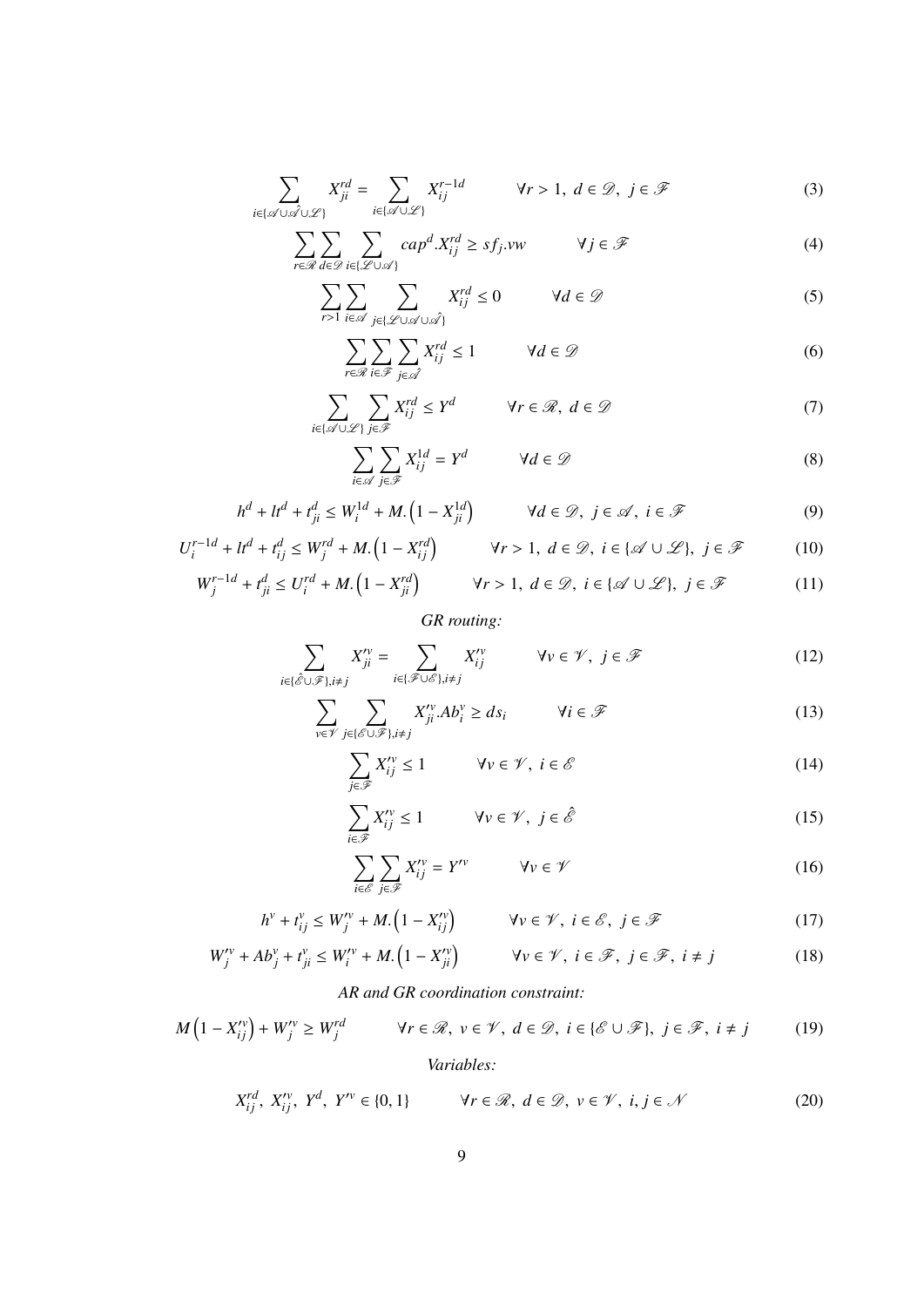<span id="page-9-1"></span>
$$
W_j^{rd}, U_i^{rd}, W_j^{\prime\nu}, Ab_j^{\nu} \in \mathbb{R}^+ \qquad \forall r \in \mathcal{R}, d \in \mathcal{D}, \nu \in \mathcal{V}, j \in \mathcal{F}, i \in \{\mathcal{L} \cup \mathcal{A}\}
$$
 (21)

The objective function [\(1\)](#page-7-0) minimizes suppression total time. Constraints [\(2\)](#page-7-1)−[\(11\)](#page-8-0) are related to AR routing. Constraints [\(2\)](#page-7-1) and [\(3\)](#page-8-1) maintain ARs flow balance at loading sites and fire sites, respectively. Constraint [\(4\)](#page-8-2) is ARs' assignment constraint. Constraints [\(5\)](#page-8-3) and [\(6\)](#page-8-4) indicate that each AR can leave its depot utmost once in its trip and then if it leaves, it must enter the hypothetical depot only once. Constraint [\(7\)](#page-8-5) states if an AR is dispatched, binary variable  $Y^d = 1$  (i.e. resource d is used). Constraint [\(8\)](#page-8-6) ensures that an AR starts its trip at depot, if it is used. Constraints  $(9)$ – $(11)$  maintain time between sites *i* and *j*, if  $x_{ij}^{rd} = 1$ . In addition, these equations and  $t_{ij}^d \geq 0$  eliminate any sub-tours in AR routing. Constraints [\(12\)](#page-8-8)–[\(18\)](#page-8-9) are related to GR routing. All these constraints are equivalent to similar constraints in the AR routing except constraint [\(13\)](#page-8-10), which is fire sites' demands for GRs' operations. Finally, constraint [\(19\)](#page-8-11) coordinates GRs with ARs. Constraints [\(20\)](#page-8-12) and [\(21\)](#page-9-1) define the decision variables of the problem.

#### *4.5. Linearizing non-linear constraints*

To linearize the presented model, the non-linear constraints are replaced by their equivalent linear ones. Base on the method offered by Chen et al. [\[27\]](#page-18-11), constraints [\(22\)](#page-9-2)−[\(25\)](#page-9-3) are presented instead of non-linear constraint [\(13\)](#page-8-10) using an auxiliary variable,  $Abb_i^v$ , and  $\sum_{j \in \{\mathscr{E} \cup \mathscr{F}\}, i \neq j} X_{ji}^v$ .  $Ab_i^v = Abb_i^v$ ,  $\forall v \in \mathscr{V}$ ,  $i \in \mathscr{F}$ .

<span id="page-9-2"></span>
$$
\sum_{v \in \mathcal{V}} Abb_i^v \ge ds_i \qquad \forall i \in \mathcal{F}
$$
\n(22)

$$
Abb_i^{\nu} \le M. \sum_{j \in \{\mathcal{E} \cup \mathcal{F}\}, i \ne j} X_{ji}^{\prime \nu} \qquad \forall \nu \in \mathcal{V}, i \in \mathcal{F}
$$
 (23)

$$
Ab_i^{\nu} - Abb_i^{\nu} \le M \left(1 - \sum_{j \in \{\mathscr{E} \cup \mathscr{F}\}, i \ne j} X_{ji}^{\prime \nu}\right) \qquad \forall \nu \in \mathscr{V}, i \in \mathscr{F}
$$
 (24)

<span id="page-9-3"></span>
$$
Ab_i^{\nu} - Abb_i^{\nu} \ge 0 \qquad \forall \nu \in \mathcal{V}, i \in \mathcal{F}
$$
 (25)

### <span id="page-9-0"></span>5. Solution approach

We generated an optimization model for the CEOR problem in Section [4.](#page-5-0) This section represents the applied approach to solve the proposed model. We know that VRP models such as ours are in NP-hard class problems. Therefore, in our model, as the number of resources and fire sites increase, exact algorithms can not solve it in polynomial time [\[28\]](#page-18-12). These problems should be solved with heuristics or approximation algorithms [\[29\]](#page-18-13). Moreover, the problem is in the crisis area, and it should be solved in a reasonable time.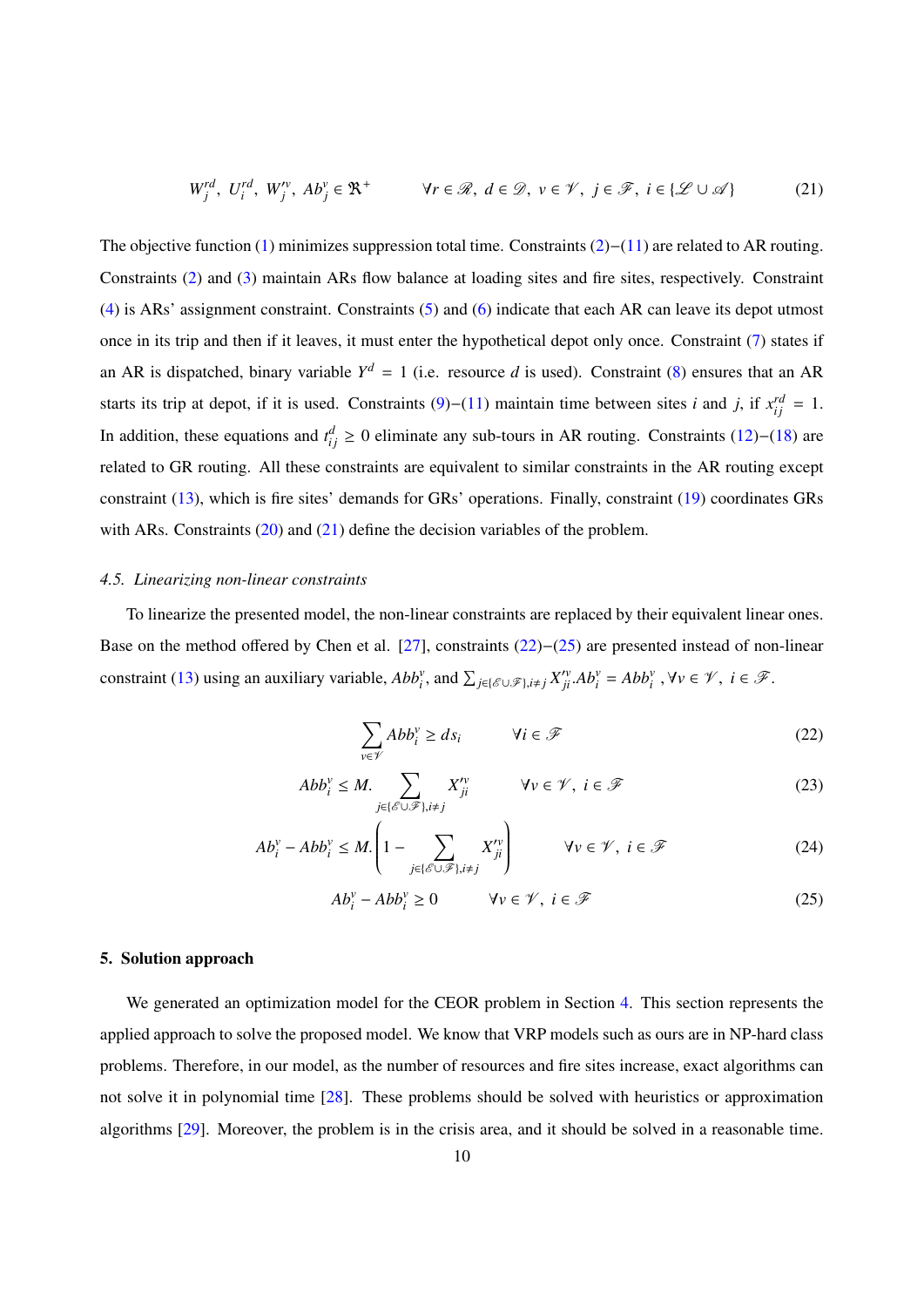According to the related literature, in the previous sections, we showed that Greedy methods are practical for problems which have a similar complexity and scale to ours. Therefore, We decided to designed an efficient Greedy heuristic algorithm in the Section [5](#page-9-0) to solve our problem. Algorithm [1](#page-11-0) illustrates the procedure of our greedy algorithm.

#### *5.1. Greedy heuristic algorithm*

First of all, we need to sort the fire sites to satisfy their demands for ARs. As shown in Algorithm [1,](#page-11-0)in the first *for* loop, different sorts of fire sites are considered based on  $sf_f$ .*vw* and  $ds_f$  in the first *iter*, and randomly in others. This is because, in the first *iter*, we try to satisfy the demands in a greedy way, in which the fire sites with lower demand for ARs and higher demands for GRs should be serviced earlier than others in order to reach the minimum total suppression time. However, in the remained iterations, we check randomly sorted fire sites to make sure that there is not a better solution.In the second *for* loop, the sorted fire sites demands for ARs are satisfied. In the third *for* loop, with the same pattern of sorting, the fire sites' demands for GRs are satisfied. This way of sorting, force the algorithm to minimize the arrival time (objective function) of each resource at each fire site greedily. This description and the pseudo-code show how the mentioned coordination between ARs and GRs in the mathematical model is considered in our greedy algorithm as well.

In the first *while* loop, at first, based on a local search method, we greedily choose which AR should be selected and which loading site is better to load at (if the fire site needs ARs). Then, in this loop, we update the value of the objective function (time) of ARs after each service. This loop is very decisive because it considerably reduces the complexity of the model by eliminating the main cause of its complexity, which is the index *r*, and automatically indicates the index by its iterations. In the second *while* loop, at first, we choose which GR should be selected (if the fire site needs GRs). Then we calculate the value of the objective function (time) of GRs. At the end of the first *for* loop which sorts fire sites in different iterations, the objective functions of *iter*s are reported. Finally, the best iteration, whose objective function is minimum, is reported as the best *iter*.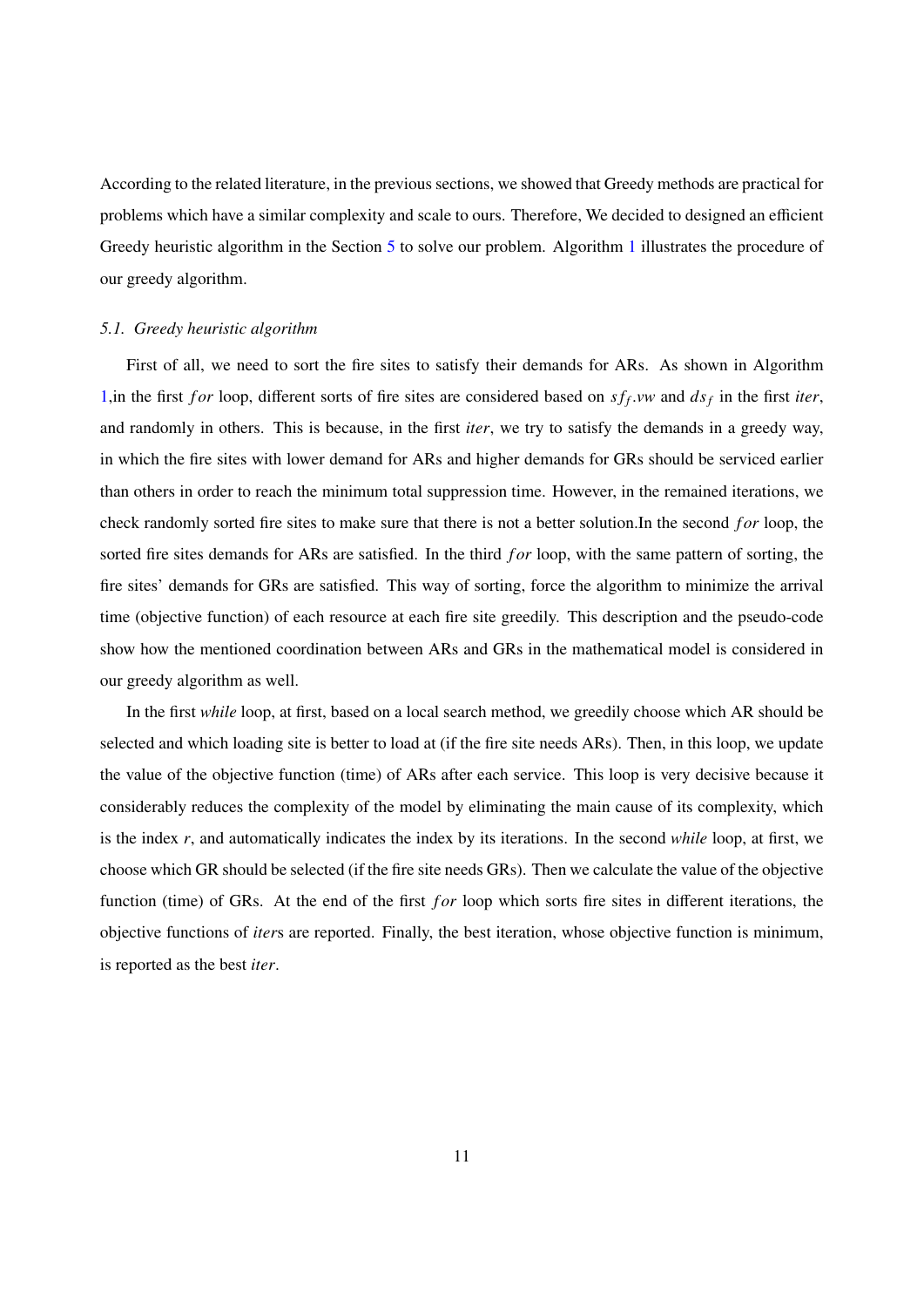<span id="page-11-0"></span>Algorithm 1 Greedy heuristic algorithm

#### Begin

*list<sub>a</sub>* ← {∅}; Initialize the current path list of all AR  $d \in \mathcal{D}$  and GR  $v \in \mathcal{V}$ *arr*<sub>q</sub> ← 0; Initialize the current arrival time of all AR  $d \in \mathcal{D}$  and GR  $v \in \mathcal{V}$  $\hat{w}$ ; Index for all depots and water reservoirs that each AR reload at;  $\hat{w} \in \{L \cup A\}$ *time* ; The arrival time summation of all resource to fire sites for  $iter \in T$  do  $time = 0$ In first iteration sort all *f* based on  $sf_f$ .*vw* and  $ds_f$  and in remained iterations sort them randomly for all sorted f do for *all sorted f* do  $f' \leftarrow$  current fire site **while**  $sf_{f'}$ .*vw* > 0 **do**<br>  $\mid$  *i*  $\leftarrow$  current position  $i \leftarrow$  current position for  $q'$  $\hat{w}' \leftarrow$  depot or water reservoirs that cause to minimize route  $\hat{w}'f'$  $arr_{q'} = Min_{q \in D}[arr_{q} + (t_{i\hat{w}}^{q'})]$  $\frac{q'}{i\hat{w}'} + t^{q'}_{\hat{w}}$ *g*<sub>*w*'f'</sub>)]  $X_{i\hat{w}'}^{rq'}$  $i\hat{w}'_j = 1$  and  $list_{q'} \leftarrow \hat{w}'$  $X^{rq'}_{\hat{w}'}$  $\int_{\hat{w}'f'}^{rq'} = 1$  and  $list_{q'} \leftarrow f'$ Update  $arr_{q'}$  ←  $arr_{q'}$  +  $(t_{\text{in}}^{q'})$  $\frac{q'}{i\hat{w}'} + t^{q'}_{\hat{w}'}$  $\frac{q}{\hat{w}'f'}$ ) and update *time*←*time*+*arr*<sub>*q*</sub> end end In first iteration sort all *f* based on time that final AR has already left *f* and in remained iterations sort them randomly for *all sorted f* do  $f'' \leftarrow$  current fire site while  $ds_{f''} > 0$  do<br>  $\downarrow i \leftarrow$  current po  $i \leftarrow$  current position for  $q'$  $arr_{q''}$  = Min<sub>q∈</sub>*v*arr<sub>q</sub>  $X'_{if''} = 1$ ,  $list_{q''} \leftarrow f''$ Update  $arr_{q''} \leftarrow arr_{q''} + Ab_i^{q''}$  $a_i^{q'} + t_{if'}^{q''}$  and update *time*←*time*+*arr<sub>q'</sub>* end end end *best time* = Min time report *iter* that provides the *best time* and report *list<sup>q</sup>* and *arr<sup>q</sup>*

## 6. Test cases

This section assesses the computational performance of the greedy heuristic algorithm that is implemented on the platform of Python 2019.3. We solved each optimization problem using GAMS, CPLEX 12.8 with a 5000 seconds time limit, and the best feasible solution is reported. We conducted the results on a desktop computer equipped with Intel(R) Core(TM) i5 CPU @ 4.00 GHz and 16 GB of RAM.

We randomly generated the test cases to evaluate our proposed greedy algorithm and show how execu-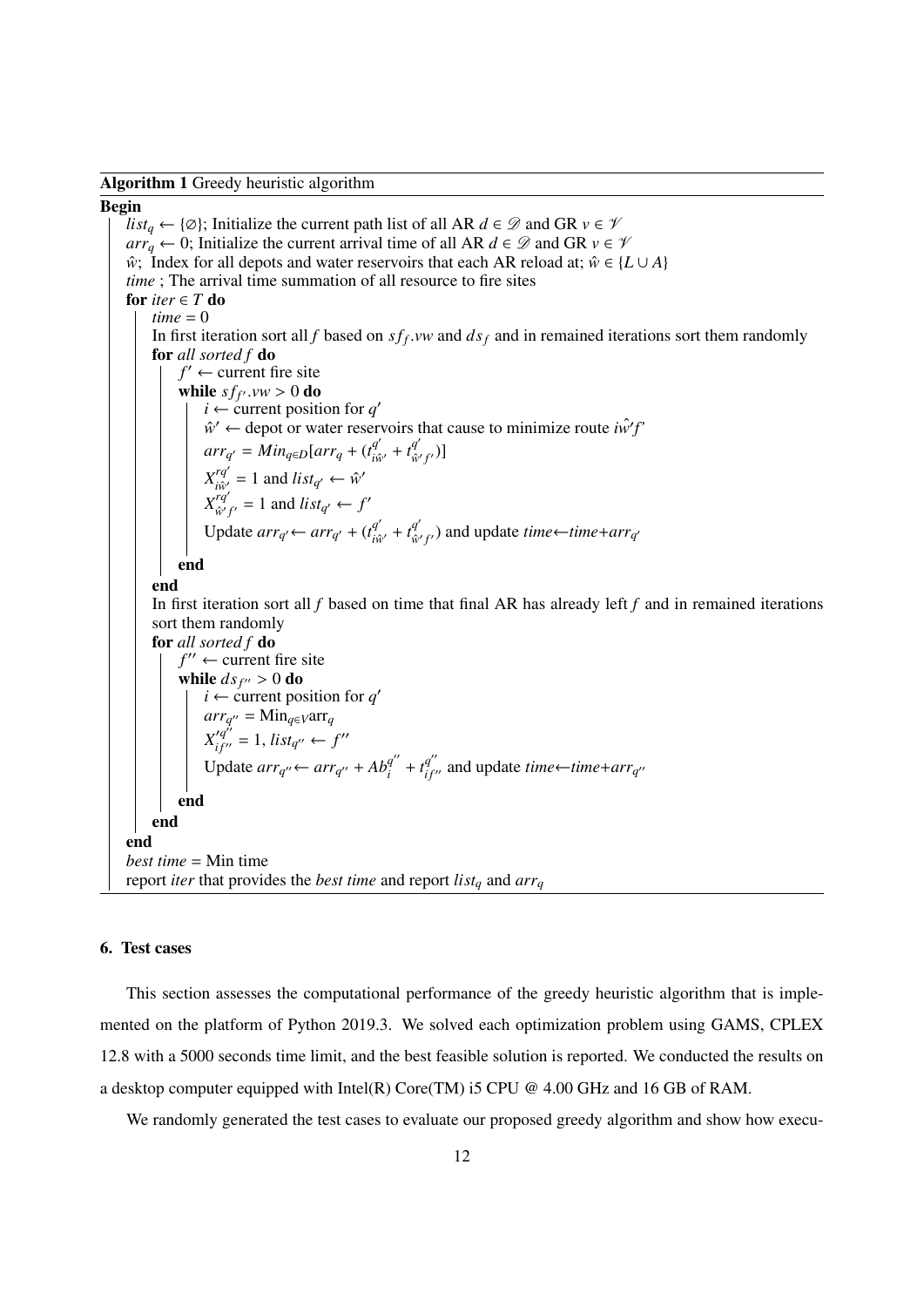tion time is affected by different sizes of the test cases. We reported CPU time ("CPU.t"), objective value ("Obj"), and relative percent difference ("RPD") in Table [2.](#page-20-1) We also illustrate the test cases' size by the total number of ARs plus GRs ("AG (Aerial and Ground resources)"), reloading sites (" $\hat{W}$ "), and fire sites ("F"). RPD is calculated as below:

$$
RPD(\%) = \frac{Obj - minObj}{minObj}
$$
\n(26)

For example, in the first test case and the column of CPLEX, *Ob j* is the optimal solution obtained by CPLEX, and *minOb j* is the minimum value between obj of CPLEX and Obj of the greedy heuristic algorithm.

For better analyses, we considered specific features for the generated test cases. The number of resources varies between 2 and 16. We used an AR and a GR in the first test case, but others are different. The ARs are heterogeneous, and we considered three ARs with specific capacities (680, 1200, 15142 liters) in the test cases. Inspired by Rodríguez-Veiga et al.  $[11]$ , we used the same number for each of them in different test cases. The number of fire sites and water sites, inspired by Rodríguez-Veiga et al. [\[11\]](#page-17-10), varies between 2 and 9, and between 2 and 6, respectively. We calculated the volume of water needed for each fire site using Gill [\[30\]](#page-18-14), which showed that 12 megalitres water were used for Mt Lubra bushfire case in the Grampians, where 120,000 hectares burnt in January 2006 (i.e. 0.001 litre water was dropped on per square meter surface). Each fire site's demand for GRs' services is generated randomly between 0 and 1 hour. We allow the fire sites' demand for GRs or/and ARs to be zero due to the specific demand for each fire site mentioned in Section [3.](#page-4-0) The distance in the network is generated randomly between 0 and 15 *km*. The rest of the parameters are in Table [3.](#page-21-0)

In Table [3,](#page-21-0) we show how each element affects the test cases' size and how efficiently our proposed algorithm works. In the mathematical model, one of the effective factors is *r* index, which indicates ARs' trips and is affected by the amount of fire sites' demands for ARs. The whole number of trips is calculated as below:

<span id="page-12-0"></span>
$$
r = \sum_{f \in \mathcal{F}} \left[ \frac{sf_{\mathit{f}} \cdot vw}{\min_{d \in \mathcal{D}} (cap^d)} \right] \times 2 + 1 \tag{27}
$$

In Equation [\(27\)](#page-12-0), based on an AR having the lowest capacity, the number of times that it must unload to fully satisfy each fire site's demand is calculated. Then, this value is doubled due to the fact that it has to unload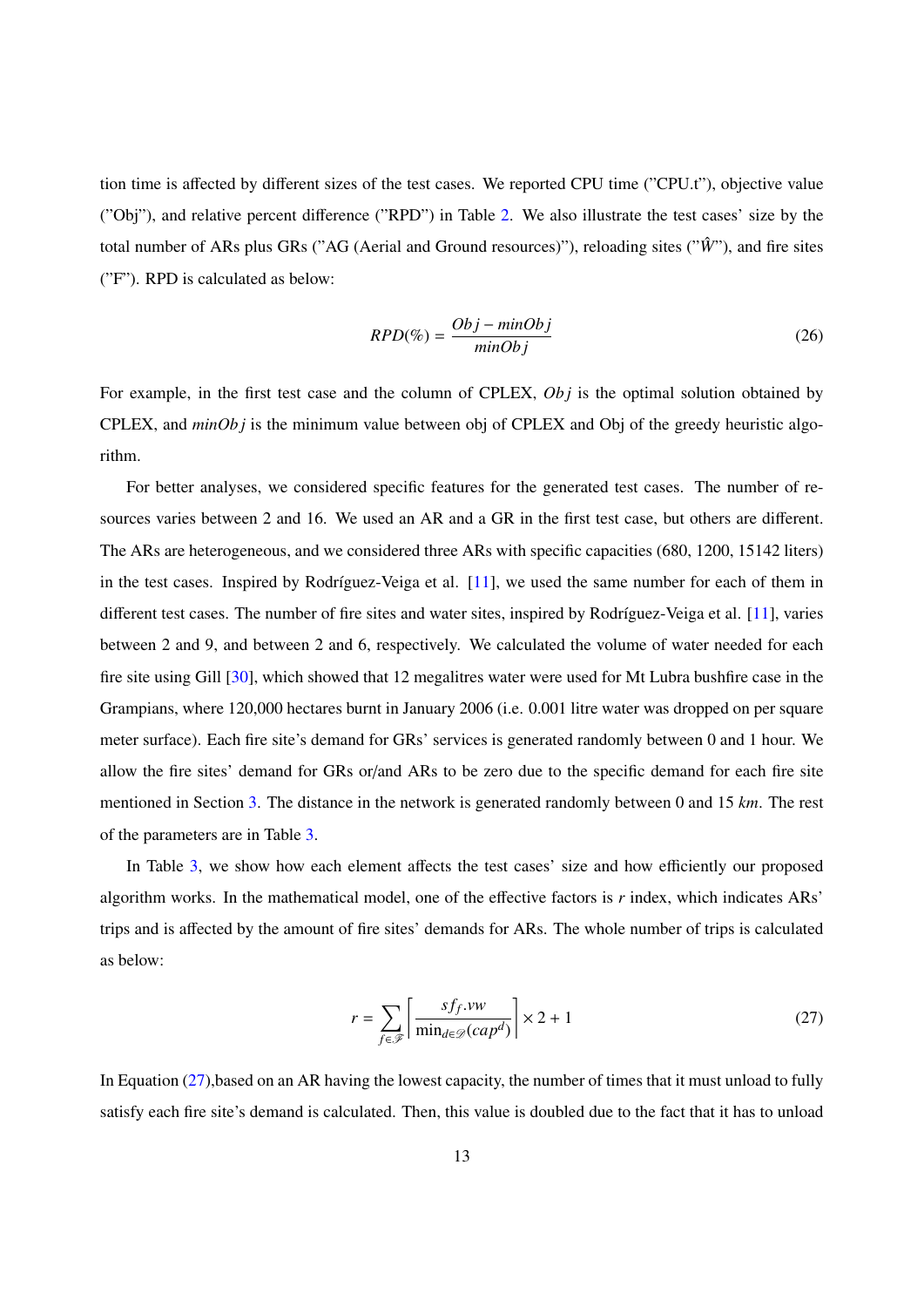and reload in two different trips for its each service. Finally, one number is added to the total value because of the index *r*−1 in the mathematical model. As shown in Table [3,](#page-21-0) another effective factor on the test cases' size is the number of fire sites, "F". In addition to its effect on the mathematical model as an index (*f*), it causes the *r* index to be larger. The number of *r* increases extremely as the number of fire sites increase even if the fire sites have the least amount of demands because ARs must reload for each fire site at least once, which needs at least two trips of ARs. In other words, for each fire site, it must unload and reload and use two trips. Since *r* is an index in the mathematical model, it has a serious effect on the test cases' size. For instance, in test cases 3 and 4 in Table [3,](#page-21-0) as the number of fire sites ("F") increases from 2 to 3, the CPU time for the CPLEX processor becomes almost 80 times higher, while other elements stay the same or even decrease. However, changing the number of water sites  $(\hat{W}^n)$  is not as effective as the number of fire sites ("F") on the size of the test cases (see test cases 2 and 3 in Table [3\)](#page-21-0). The CPLEX can find optimal solution of the test cases 1-5, but it can not solve the rest of them in the 5000 seconds time limitation. Our proposed greedy heuristic algorithm can solve them in less than one minute for the worst case. For a better illustrate, in Figure [2,](#page-19-1) We drew the 1-5 test cases on the left axis and the 6-10 test cases on the right axis. Considering the test cases solved optimally by CPLEX, our proposed algorithm can solve the first three of them optimally and the rest of them with ignorable RPD. It indicates that our proposed algorithm is reliable.

In the previous explanations, it turned out that a small increase in the number of fire sites ("F") causes a big jump in the computational time of the test cases solved by CPLEX. In this paragraph, we illustrate how the computational time of the test cases solved by the greedy heuristic algorithm is affected. As the test cases' size increase, the computational time of them solved by the greedy heuristic algorithm grows extremely (see Figure [2\)](#page-19-1). Table [3](#page-21-0) shows all the significant changes in the computational times of the test cases when solved by the greedy heuristic algorithm are due to the rise in the number of both ARs and GRs ("AG") and fire sites ("F"). For instance, in test cases 5 and 6, or 8 and 9, the CPU.t increases significantly when three number is added to the number of the fire sites ("F"), despite the fact that other features stay the same. (To see the effects of "AG", see test cases 7 and 8.) Therefore, a small increase in the number of fire sites and the number of resources affects the complexity of the problem considerably. However, the proposed algorithm can solve the test cases in a reasonable time.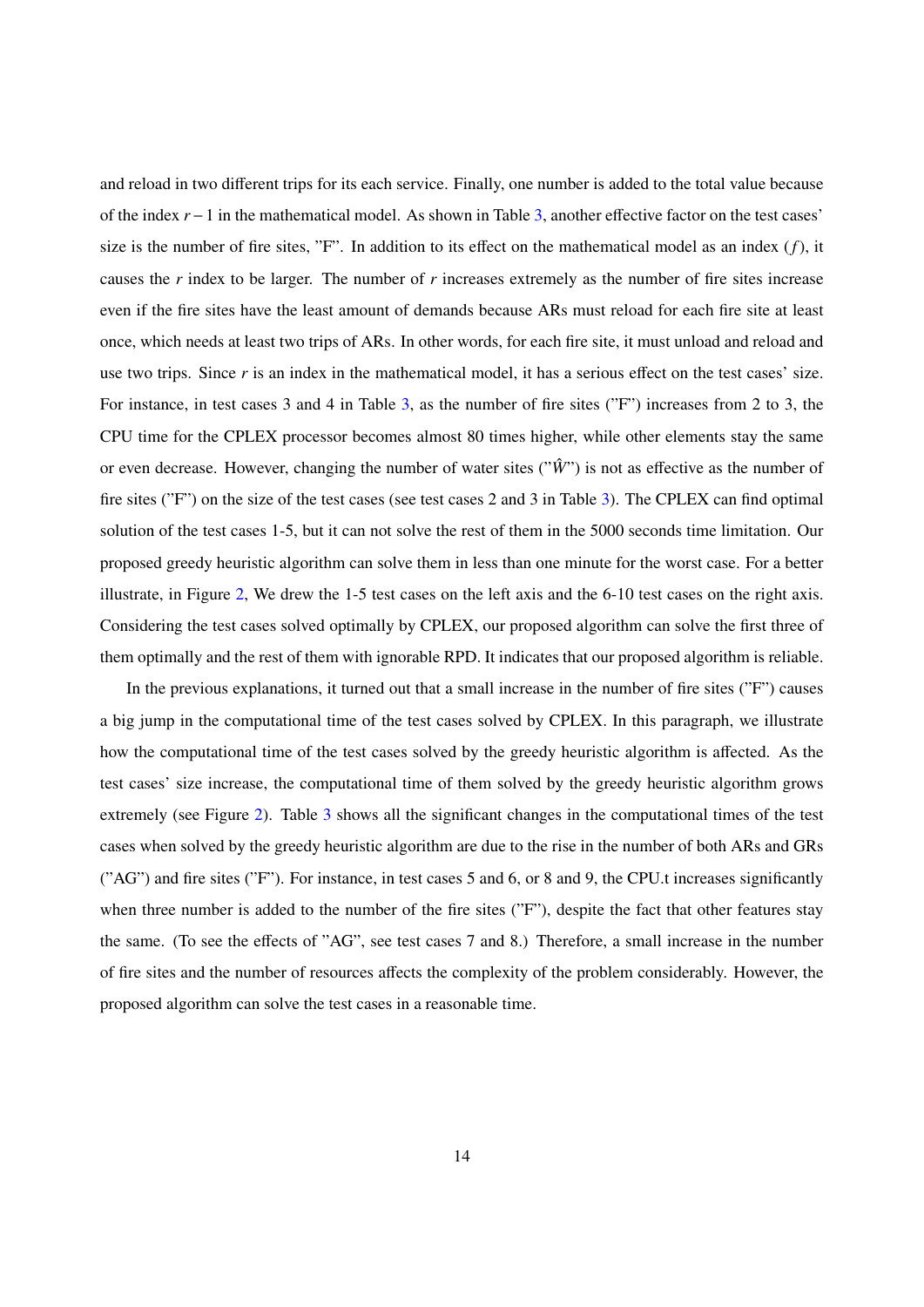## <span id="page-14-0"></span>7. Results and discussion

In this section, we discuss the parameters of GRs and ARs that affect the objective function in order to determine the ideal features for them. As it is mentioned above, ARs are heterogeneous, and we use three types of them, in the test cases, including large-sized, (Coulson B737 air tanker – "Bomber"), medium-sized (Bell 204B – "Helitak"), and small-sized (Eurocopter AS355F1 Twin Squirrel – "Firebird") aircraft with 1 to 4 units available. For GRs, we use homogeneous vehicles, *V*, with 1 to 4 units being available. Table [2](#page-20-1) shows more details about the resources.

## *7.1. Sensitivity analysis*

According to the mathematical model, the value of the objective function drops down if the fire sites are extinguished in less time. The features of the resources influencing this are their speed, capacity, and loading time. Here, we considered a test case with nine fire sites, three water sites, and four available resources (one GR and 3 ARs of each type). Investigating ARs' features, in tables [4,](#page-21-1) [5](#page-21-2) and [6,](#page-21-3) we show the impacts of some changes in their loading time, capacity, and speed, respectively, on the objective function value in the considered test case. As the objective function value is the summation of all arrival times and does not show the total "operation time", we mentioned it in all tables as well. In Table [4,](#page-21-1) the trend of the *ob j* shows that, for all ARs, the smaller their loading times are, the better the objective function value is. The best value for the *ob j* is resulted in the last row, where the loading times have the minimum values. In Table [5,](#page-21-2) the trend of *ob j* shows that the higher the capacity of both small and medium ARs are, the better the objective function value is. However, for the large AR, any rise in its capacity has no impact on the *ob j*. This is because, in this test case, the total demand of all fire sites are less than the capacity of large ARs, and increasing it does not help to extinguish the bushfire sooner. The best value for the *ob j* is resulted in the last row, where the effective capacities are higher. In Table [6,](#page-21-3) the trend of *ob j* shows that the higher the speed of all ARs are, the better the objective function value is. The best value for the obj is resulted in the fourth row, where the speed of meduim-sized AR is more than doubled, and that of both small and large-sized ones stayed unchanged. All Tables [4,](#page-21-1) [5,](#page-21-2) and [6](#page-21-3) show that the "operation time" is not affected as much as the "*ob j*". This is due to the coordination between ARs and GRs, in which GRs operate as the final supportive resources on fire sites, and the "operation time" more depends on their arrival time than that of ARs. We will discuss it more in the following paragraphs.

Here we show how the "operation time" is affected. In Table [7,](#page-22-0) the influences of changes in the GRs' speed are shown, and compared to Table [6,](#page-21-3) here, more betterment (decline) can be seen in "operation time".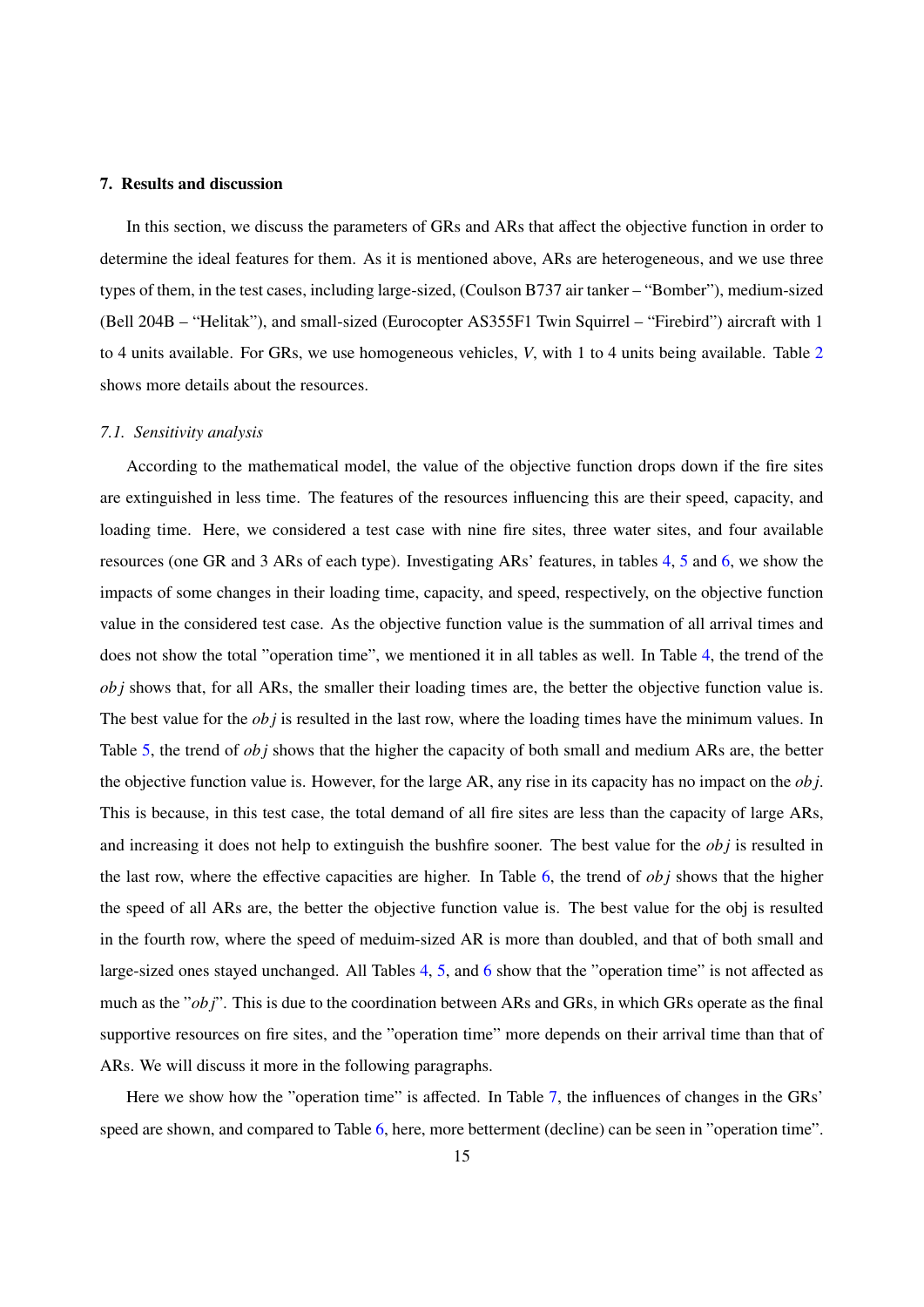Moreover, according to table [8,](#page-22-1) the main effective parameter on "operation time" is the number of resources. One may expect a decline in "operation time" when increasing the number of resources. However, in this case, our results show that it behaves differently in various situations. For example, affected by the coordination constraint, adding to the number of ARs without any change in the number of GRs has only a little impact on "operation time". However, adding only one number to GRs haves the "operation time". After this, an addition to the number of ARs are more effective on "operation time".

#### 8. Managerial insights

Managers always look for the best decision, especially in crisis circumstances, where they have to make serious decisions under a time pressure. We presented an optimisation tool that helps them in these situations. Although the proposed tool is presented in bushfire situations, they are useable in other relief operations such as earth quick, flood, etc. According to the historical data, when a bushfire occurs, suppressing it in a minimum time is very important. Moreover, the proper usage of available resources over the time limitation has a pervasive influence on preventing the fire from expanding and burning more areas and properties. Our tool prepares these possibilities. According to the results in Section [7,](#page-14-0) managers are advised to adapt the tool for specific bushfires' situations to take the advantage of the tool in order to control them successfully. For this purpose, there are some relevant management tips here about both available resources and the areas of bushfires.

It turned out that "operation time" does not decline by increasing the number of ARs without any change in the number of GRs. Apparently, it seems that due to the sufficient number of ARs to do their task on time, the GRs do not need to wait to do their supportive operations on fire sites, which could reduce total "operation time". However, as fire site's demands for GRs is as an effective factor, it should be noted that GRs may not need to wait, but there should be a sufficient number of them to satisfy the demands in less time, otherwise, they have to service fire sites in sequence, which takes a great deal of time, especially in large-scale bushfires. Thus, in such situations, increasing the number of ARs only increase the suppression cost, and managers should choose a proper number of both ARs and GRs. Moreover, when the duration time between ARs' operations and GRs' supportive operations on fire sites increase, the efficiency of their coordination decrease because the longer it is, the more possible the bushfire is to accelerate again and expand. We have two pieces of advice for this problem. Firstly, it is a good idea to divide a bushfire area into more fire sites because it makes each fire site has lower demand for GRs, which can reduce GRs'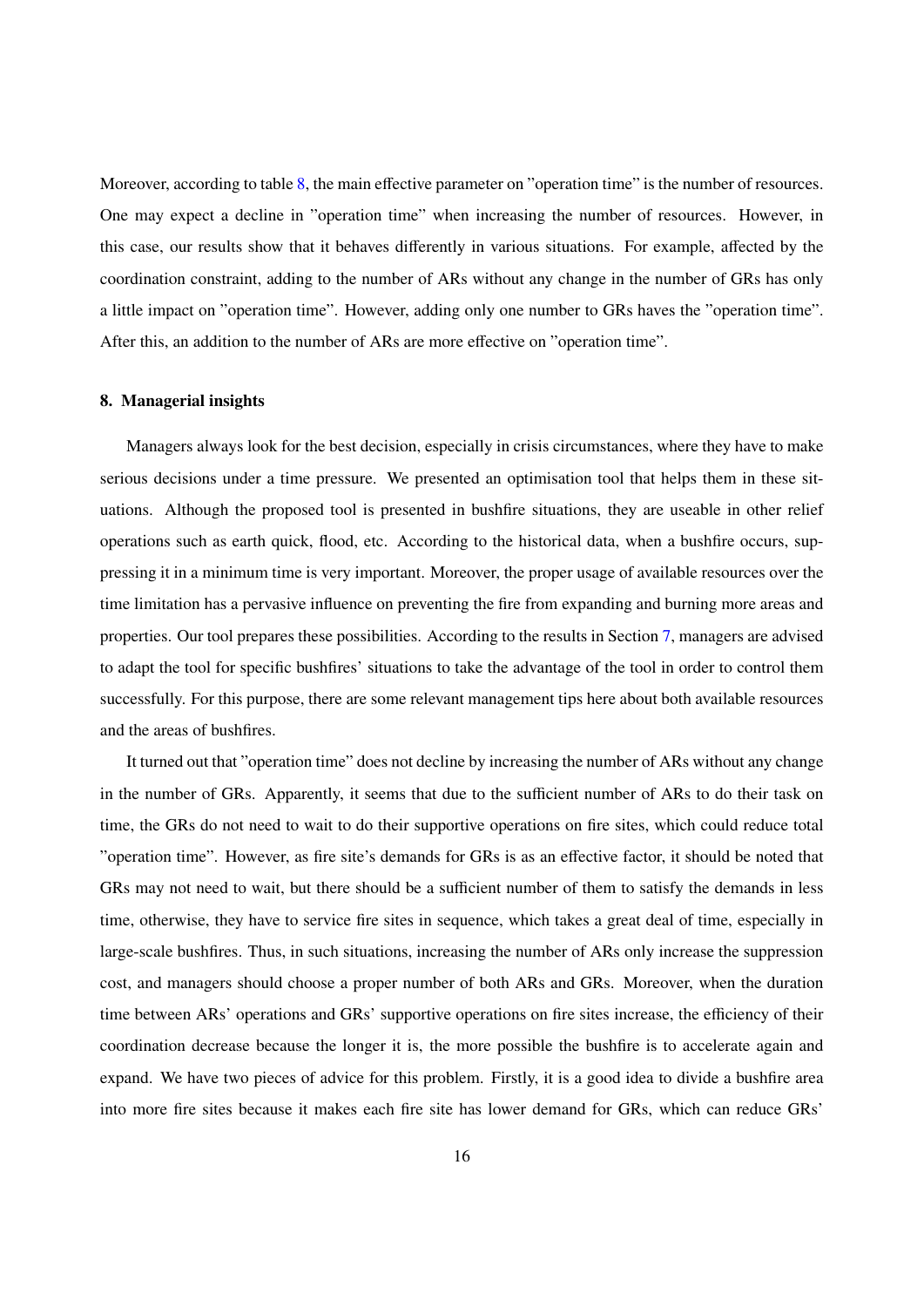service time on the fire sites and cause the fire sites to be serviced sooner. Secondly, increasing the number of GRs according to the fire sites' demands for GRs is another practical approach. Furthermore, about ARs, according to Section [7,](#page-14-0) managers should employ ARs with higher capacity, higher speed, and lower loading time.

## 9. Conclusion

We have witnessed the destruction of natural resources and humans' funds and lives due to fires such as recent bushfires burning in the forests of Amazon and Australia. In practice, To prevent the spread of such bushfires, the managers need to decide about the optimal assignment and routing of ARs and supportive GRs quickly. They also have to coordinate these resources in a proper way, which is described in the previous sections, to enhance the effectiveness of fire suppression operations. Considering these issues, in this paper, we proposed a new VRP-based optimization model for this problem. We know that VRPs are NP-hard problems, and decision-makers need a tool that can solve them in a limited time. Our results show that the CPLEX solver is unable to solve this model in real-world scales. Therefore, we proposed an efficient greedy heuristic algorithm to solve it. To validate the reliability of the greedy algorithm, in the test cases that CPLEX can solve, we compared the optimum solutions with the solutions obtained from our algorithm. The results illustrate that the greedy algorithm also can achieve the optimal solutions of those test cases that CPLEX can solve.

In practice, the proposed model is useable for general relief operations such as coordination between road cleaning resources and supplier resources in events such as floods, earthquakes, and hurricanes. Therefore, the proposed greedy algorithm is also useable for solving the mentioned problems. Moreover, we know that minimizing the time of operation, which is considered as the objective function in our model, leads to saving more properties and lives, which is a considerable objective in all crisis circumstances. An important feature that makes our model a realistic one is coordinating GRs and ARs.

Future work can focus on other useful solution approaches including metaheuristic algorithms such as genetic and ant-colony to solve the mathematical model and compare the results. Moreover, the mathematical model can be developed to make it closer to the real-life cases. For example, considering multiple depots, where the routes of resources can start and end, is a good idea. To further extend the mathematical model, the uncertainty of climate conditions can be taken into account. Considering time windows and blocked roads are also good points to make the model more realistic.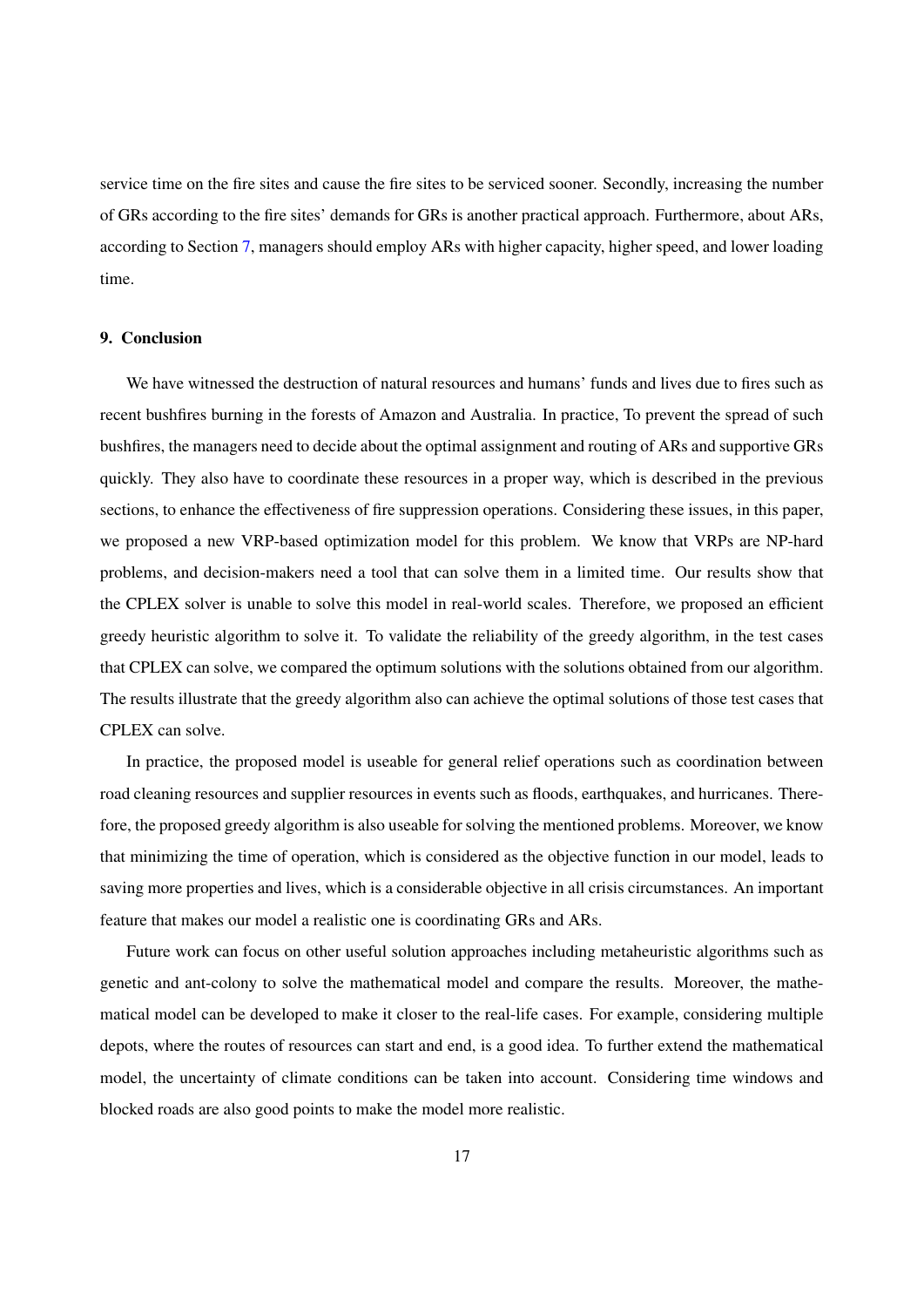#### References

- <span id="page-17-0"></span>[1] Govindan, K., Mina, H., and Alavi, B. "A decision support system for demand management in healthcare supply chains considering the epidemic outbreaks: A case study of coronavirus disease 2019 (covid-19)". *Transportation Research Part E: Logistics and Transportation Review*, 138:pp. 101967, (2020).
- <span id="page-17-1"></span>[2] Shahparvari, Sh., Abbasi, B., Chhetri, P., and Abareshi, A. "Fleet routing and scheduling in bushfire emergency evacuation: A regional case study of the Black Saturday bushfires in Australia". *Transportation Research Part D: Transport and Environment*, (2017).
- <span id="page-17-2"></span>[3] Aylin, W. "The blazes in the Amazon are so big they can be seen from space. One map shows the alarming scale of the fires.". [https://www.businessinsider.de/amazon-fires-satellite-images-map-of-rainforest-blazes-2019-8?](https://www.businessinsider.de/amazon-fires-satellite-images-map-of-rainforest-blazes-2019-8?r=US&IR=T) [r=US&IR=T](https://www.businessinsider.de/amazon-fires-satellite-images-map-of-rainforest-blazes-2019-8?r=US&IR=T).
- <span id="page-17-4"></span><span id="page-17-3"></span>[4] Teague, B. et al. "2009 victorian bushfires royal commission". (2010).
- [5] GFED. "2019-20 australian bushfire season". [https://globalfiredata.org/pages/2020/01/03/](https://globalfiredata.org/pages/2020/01/03/2019-20-australian-bushfires/) [2019-20-australian-bushfires/](https://globalfiredata.org/pages/2020/01/03/2019-20-australian-bushfires/).
- <span id="page-17-5"></span>[6] Kim, K. D., Hossain, Li., and Uddin, S. "Situated response and learning of distributed bushfire coordinating teams". *Journal of Homeland Security and Emergency Management*, 10(1):pp. 95–111, (2013).
- <span id="page-17-6"></span>[7] Bodaghi, B., Shahparvari, S., Fadaki, M., Lau, K. H., Ekambaram, P., and Chhetri, P. "Multi-resource scheduling and routing for emergency recovery operations". *International Journal of Disaster Risk Reduction*, 50:pp. 101780, (2020).
- <span id="page-17-7"></span>[8] Janice, k. B. and Scott, H. "Yarnell hill fire serious accident investigation". [https://www.](https://www.wildfirelessons.net/HigherLogic/System/DownloadDocumentFile.ashx?DocumentFileKey=4c98c51d-102c-4e04-86e0-b8370d2beb27&forceDialog=0) [wildfirelessons.net/HigherLogic/System/DownloadDocumentFile.ashx?DocumentFileKey=](https://www.wildfirelessons.net/HigherLogic/System/DownloadDocumentFile.ashx?DocumentFileKey=4c98c51d-102c-4e04-86e0-b8370d2beb27&forceDialog=0) [4c98c51d-102c-4e04-86e0-b8370d2beb27&forceDialog=0](https://www.wildfirelessons.net/HigherLogic/System/DownloadDocumentFile.ashx?DocumentFileKey=4c98c51d-102c-4e04-86e0-b8370d2beb27&forceDialog=0).
- <span id="page-17-8"></span>[9] Minas, J. P., Hearne, J. W., and Handmer, J. W. "A review of operations research methods applicable to wildfire management". *International Journal of Wildland Fire*, 21(3):pp. 189–196, (2012).
- <span id="page-17-9"></span>[10] Bodaghi, B. and Palaneeswaran, E. "An optimization model for scheduling emergency operations with multiple teams". In *Proceedings of the International Conference on Industrial Engineering and Operations Management, Detroit, Michigan*, (2016).
- <span id="page-17-10"></span>[11] Rodríguez-Veiga, J., Gómez-Costa, I., Ginzo-Villamayor, M., Casas-Méndez, B., and Sáiz-Díaz, José L. "Assignment problems in wildfire suppression: Models for optimization of aerial resource logistics". *Forest Science*, 64(5):pp. 504–514, (2018).
- <span id="page-17-11"></span>[12] Yang, Z., Guo, L., and Yang, Z. "Emergency logistics for wildfire suppression based on forecasted disaster evolution. *Annals of Operations Research*, pages pp. 1–21, (2017).
- <span id="page-17-12"></span>[13] Rodríguez-Veiga, J., Ginzo-Villamayor, M., and Casas-Méndez B. "An integer linear programming model to select and temporally allocate resources for fighting forest fires". *Forests*, 9(10):pp. 583, (2018).
- <span id="page-17-13"></span>[14] Wei, Y., Bevers, M., Belval, E., and Bird, B. "A chance-constrained programming model to allocate wildfire initial attack resources for a fire season". *Forest Science*, 61(2):pp. 278–288, (2014).
- <span id="page-17-14"></span>[15] Wei, Y., Belval, E. J., Thompson, M. P., Calkin, D. E., and Stonesifer, C. S. "A simulation and optimisation procedure to model daily suppression resource transfers during a fire season in Colorado". *International Journal of Wildland Fire*, 26(7):pp. 630–641, (2017).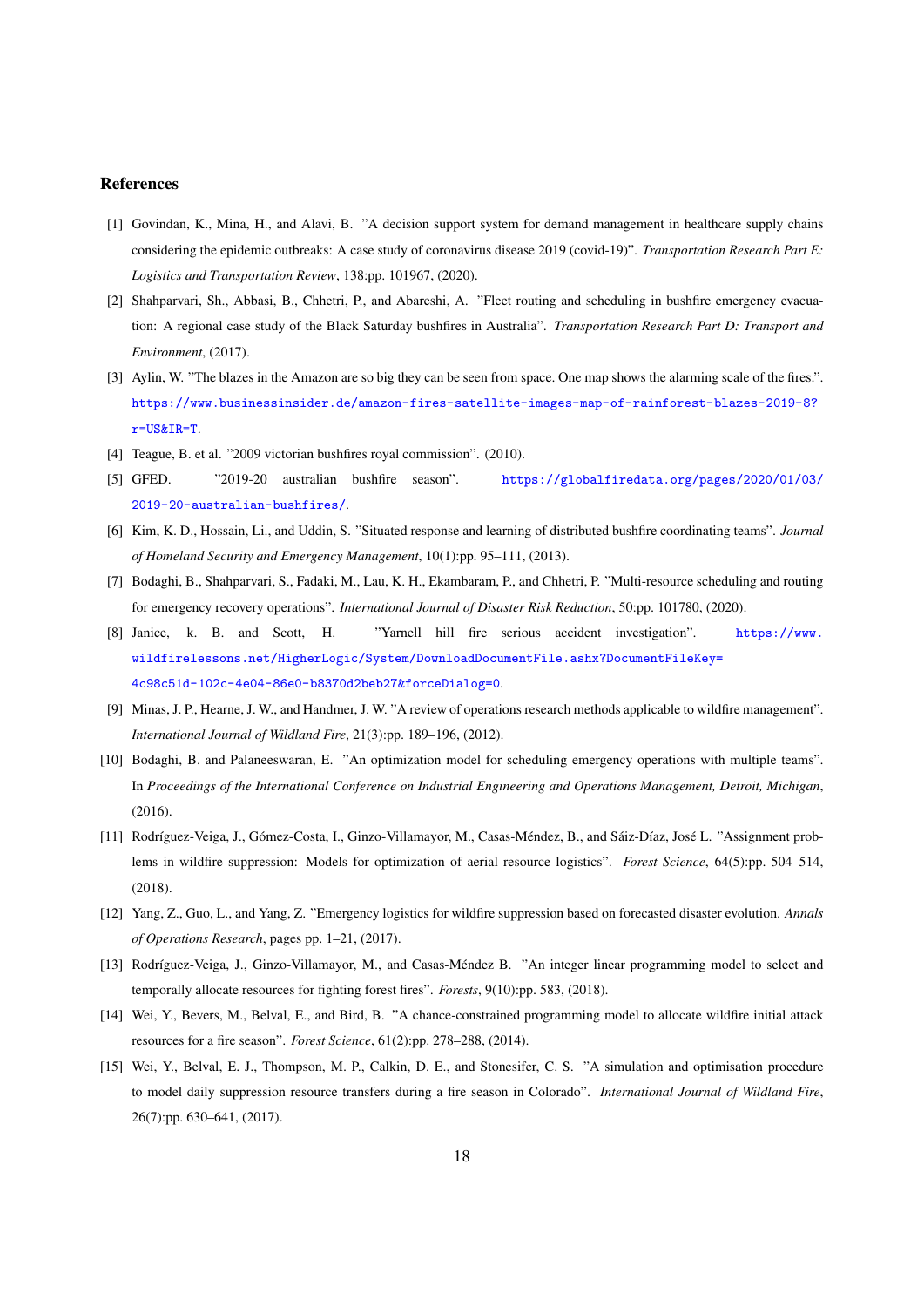- <span id="page-18-0"></span>[16] Lee, Y., Fried, J. S., Albers, H. J., and Haight, R. G. "Deploying initial attack resources for wildfire suppression: spatial coordination, budget constraints, and capacity constraints". *Canadian Journal of Forest Research*, 43(1):pp. 56–65, (2012).
- <span id="page-18-1"></span>[17] Cerna, S., Guyeux, C., Royer, G., Chevallier C., and Plumerel, G. "Predicting fire brigades operational breakdowns: A real case study". *Mathematics*, 8(8):pp. 1383, (2020).
- <span id="page-18-2"></span>[18] Galindres-Guancha, L., Toro-Ocampo, E., and Gallego-Rendón, R. "A biobjective capacitated vehicle routing problem using metaheuristic ils and decomposition". *International Journal of Industrial Engineering Computations*, 12(3):pp. 293–304, (2021).
- <span id="page-18-3"></span>[19] Mutar, M., Burhanuddin, M., Hameed, A., Yusof, N., and Mutashar, H. "An efficient improvement of ant colony system algorithm for handling capacity vehicle routing problem". *International Journal of Industrial Engineering Computations*, 11(4):pp. 549–564, (2020).
- <span id="page-18-4"></span>[20] Ouaddi, K., Mhada, F., and Benadada, Y. "Memetic algorithm for multi-tours dynamic vehicle routing problem with overtime (mdvrpot)". *International Journal of Industrial Engineering Computations*, 11(4):pp. 643–662, (2020).
- <span id="page-18-5"></span>[21] Londono, J., Rendon, R., and Ocampo, E. "Iterated local search multi-objective methodology for the green vehicle routing problem considering workload equity with a private fleet and a common carrier". *International Journal of Industrial Engineering Computations*, 12(1):pp. 115–130, (2021).
- <span id="page-18-6"></span>[22] Suksee, S. and Sindhuchao, S. "GRASP with alns for solving the location routing problem of infectious waste collection in the northeast of thailand". *International Journal of Industrial Engineering Computations*, 12(3):pp. 305–320, (2021).
- <span id="page-18-7"></span>[23] Shu, J. "An efficient greedy heuristic for warehouse-retailer network design optimization". *Transportation Science*, 44(2):pp. 183–192, (2010).
- <span id="page-18-8"></span>[24] Hojati, M. "A greedy heuristic for shift minimization personnel task scheduling problem". *Computers* & *Operations Research*, 100:pp. 66–76, (2018).
- <span id="page-18-9"></span>[25] Martínez-Torres, H. L., Pérez-Salicrup, D. R., Castillo, A., and Ramírez, M. I. "Fire management in a natural protected area: what do key local actors say?". *Human ecology*, 46(4):pp. 515–528, (2018).
- <span id="page-18-10"></span>[26] NAFC. "Annual report 2017". [http://nafc.org.au/wp-content/uploads/2018/01/](http://nafc.org.au/wp-content/uploads/2018/01/ NAFC-AR-2017-final-ebook.pdf.) [NAFC-AR-2017-final-ebook.pdf.](http://nafc.org.au/wp-content/uploads/2018/01/ NAFC-AR-2017-final-ebook.pdf.)
- <span id="page-18-12"></span><span id="page-18-11"></span>[27] Chen, D., Batson, R. G., and Dang, Y. Applied integer programming: modeling and solution. (2011).
- [28] Huai, C., Sun, G., Qu, R., Gao, Z., and Zhang, Z. "Vehicle routing problem with multi-type vehicles in the cold chain logistics system". In *2019 16th International Conference on Service Systems and Service Management (ICSSSM)*, pages pp. 1–4. IEEE, (2019).
- <span id="page-18-13"></span>[29] Brucker, P. "NP-Complete operations research problems and approximation algorithms". Zeitschrift für Operations-Research, 23(3):pp. 73–94, (1979).
- <span id="page-18-14"></span>[30] Ian, G. "Replacement of essential water used during bushfire fighting operations policy". [https://www.ffm.vic.gov.](https://www.ffm.vic.gov.au/__data/assets/pdf_file/0019/21286/Essential-Water-Replacement-Policy-Nov-2016.pdf) [au/\\_\\_data/assets/pdf\\_file/0019/21286/Essential-Water-Replacement-Policy-Nov-2016.pdf](https://www.ffm.vic.gov.au/__data/assets/pdf_file/0019/21286/Essential-Water-Replacement-Policy-Nov-2016.pdf).
- <span id="page-18-15"></span>[31] Rauchecker, G. and Schryen, G. "An exact branch-and-price algorithm for scheduling rescue units during disaster response". *European Journal of Operational Research*, 272(1):pp. 352–363, (2019).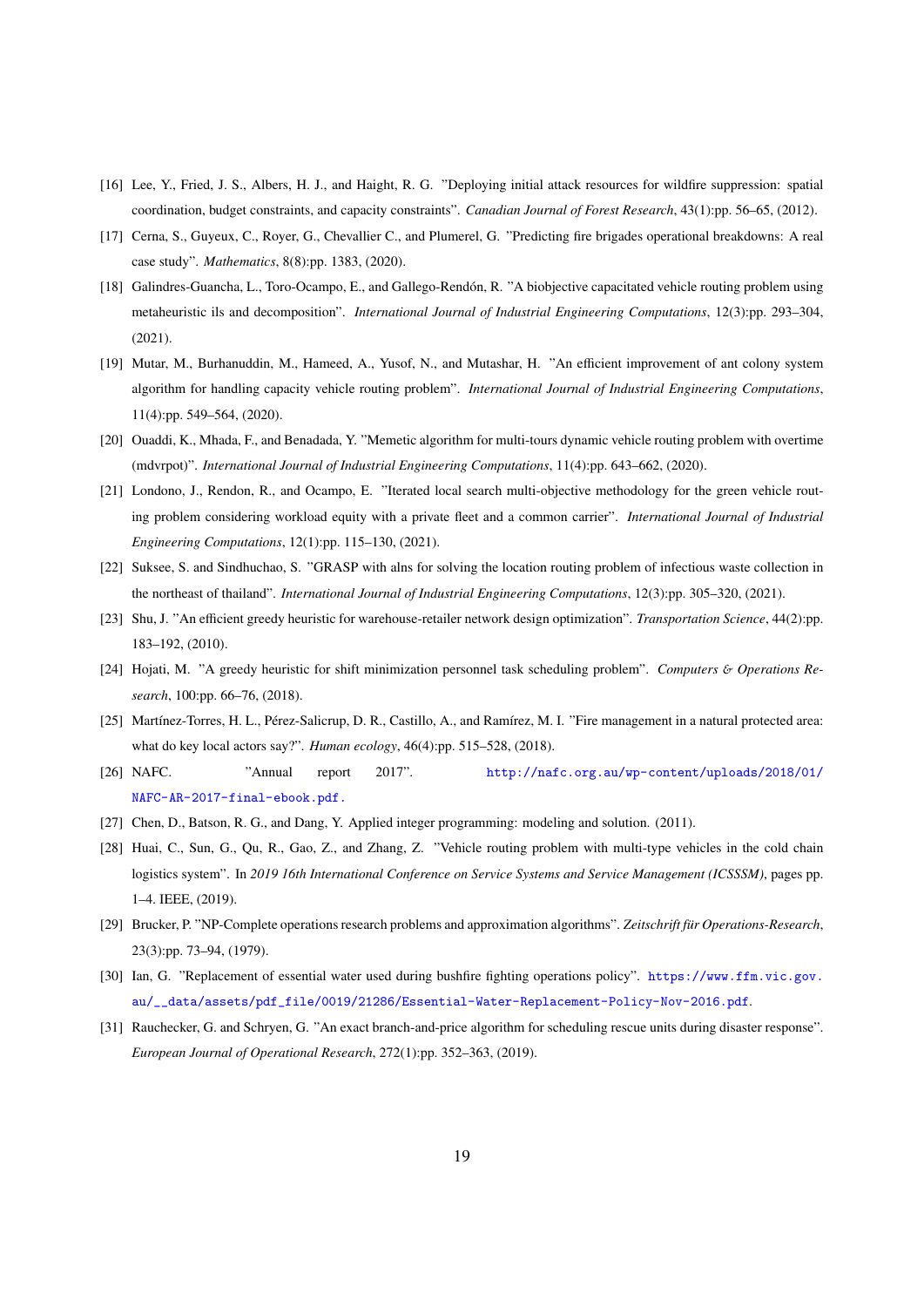## Figures Captions:

Figure 1. Scheme for Coordination in Emergency Operation Response (CEOR).

Figure 2. Computational time of the test cases solved by greedy heuristic algorithm (both vertical axes show CPU.t(s). the one on the left-hand side shows CPU.t of test cases 1-5, and the one on the right-hand side shows that of test cases 6-10.

<span id="page-19-0"></span>

Figure 1: Scheme for Coordination in Emergency Operation Response (CEOR).

<span id="page-19-1"></span>

Figure 2: Computational time of the test cases solved by greedy heuristic algorithm (both vertical axes show CPU.t(s). the one on the left-hand side shows CPU.t of test cases 1-5, and the one on the right-hand side shows that of test cases 6-10.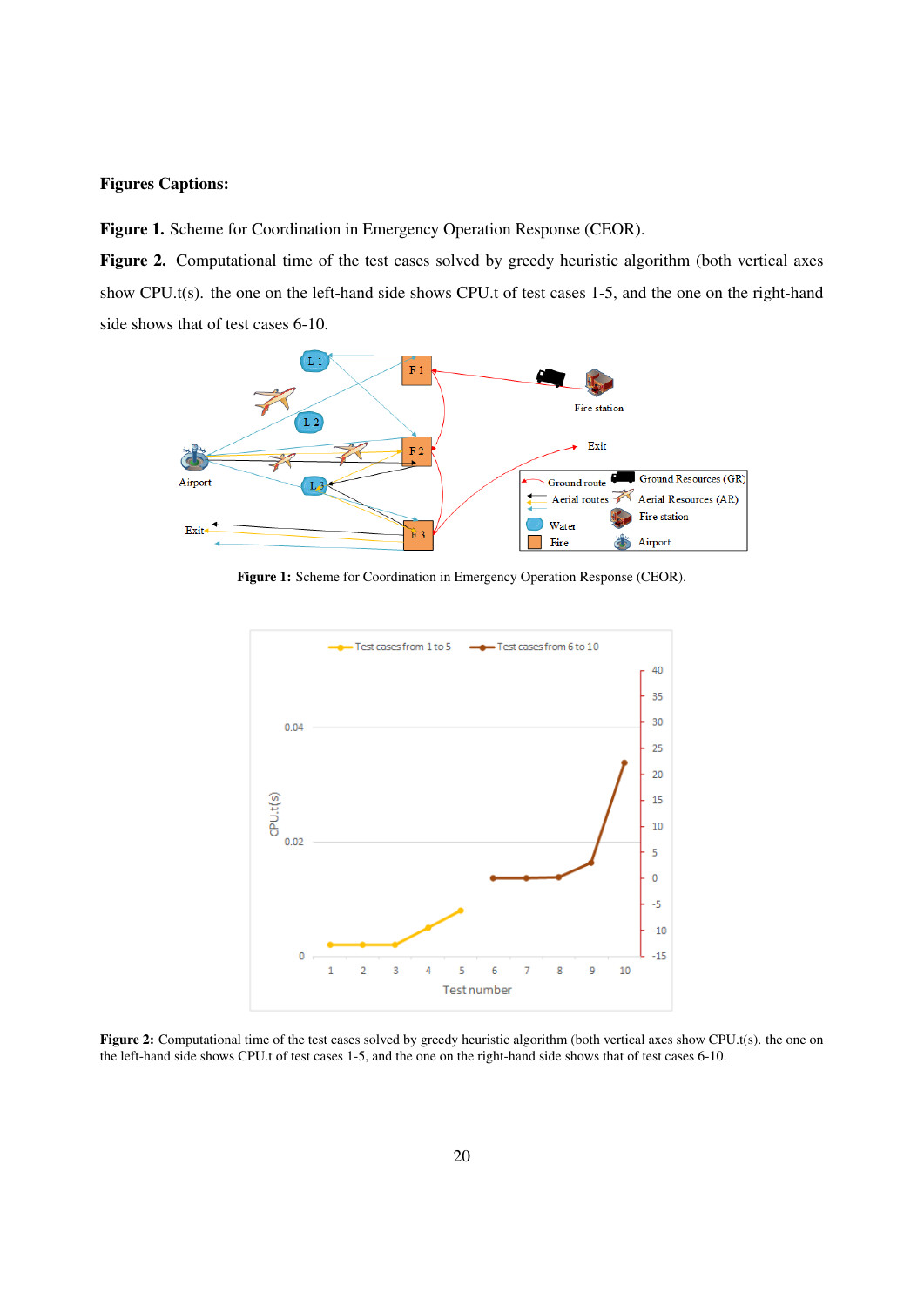## Tables Captions:

Table 1. Summary of optimization models for fire management in response phase (VRP-Vehicle Routing

Problem, MILP-Mix Integer Linear Programming, MAX-Maximize, MIN-Minimize, PS-Project Schedul-

ing, S-Scheduling, As-Assignment, ARs-Aerial Resources, GRs-Ground Resources).

Table 2. Features of the resources (Km-Kilometre, ARs-Aerial Resources, GRs-Ground Resources).

Table 3. A summarized results of the test cases.

Table 4. Impact of loading time of ARs (shown by D) on the objective function value..

Table 5. Impact of capacity of ARs (shown by D) on the objective function value.

Table 6. Impact of speed of ARs (shown by D) on the objective function function value(Km-Kilometre).

Table 7. Impact of speed of GRs (shown by V) on the objective function value when that of ARs (shown by D) are fixed (Km-Kilometre).

Table 8. Impact of number of GRs (shown by V) and ARs (shown by D) on the objective function value while all of them have the best features in the previous tables.

<span id="page-20-0"></span>Table 1: Summary of optimization models for fire management in response phase (VRP-Vehicle Routing Problem, MILP-Mix Integer Linear Programming, MAX-Maximize, MIN-Minimize, PS-Project Scheduling, S-Scheduling, As-Assignment, ARs-Aerial Resources, GRs-Ground Resources).

| Study              | Study type                  | Model type     | Objective(s)    | Resource type                            |
|--------------------|-----------------------------|----------------|-----------------|------------------------------------------|
| Lee et al. $[16]$  | <b>Bushfire</b> suppression | As MILP        | <b>MIN</b> loss | Engines, dozer, hand crews, and heli-    |
|                    |                             |                |                 | copters                                  |
| Wei et al. $[14]$  | Bushfire suppression        | As MILP        | MIN cost        | Hand crews, fire engines, and water ten- |
|                    |                             |                |                 | ders                                     |
| Bodaghi and pala-  | Emergency operations        | <b>PS MILP</b> | MIN time        | Multiple teams of non-expendable re-     |
| Palanesswaran [10] |                             |                |                 | sources                                  |
| Yang et al. $[12]$ | Bushfire suppression        | VRP MILP       | MIN time, cost  | Emergency vehicles                       |
| Wei et al. $[15]$  | Bushfire suppression        | As MILP        | MIN cost        | Engines, crews                           |
| Rodríguez-Veiga et | Forest fires suppression    | As MILP        | MIN cost        | ARs, brigades, and engines               |
| al. $[13]$         |                             |                |                 |                                          |
| Rodríguez-Veiga et | Bushfire suppression        | As MILP        | MIN time        | ARs                                      |
| al. $[11]$         |                             |                |                 |                                          |
| Rauchecker<br>and  | Disaster response           | <b>S MILP</b>  | MIN time        | Rescue units                             |
| Schryen, $[31]$    |                             |                |                 |                                          |
| Our study          | Bushfire suppression        | VRP MILP       | MIN time        | GRs and ARs                              |

<span id="page-20-1"></span>Table 2: Features of the resources (Km-Kilometre, ARs-Aerial Resources, GRs-Ground Resources).

| Resource         | Capacity (litr) | Speed     | Loading time (minutes) |
|------------------|-----------------|-----------|------------------------|
|                  |                 | (km/hour) |                        |
| D (large $ARs$ ) | 15142           | 850       | 20                     |
| $D$ (medium ARs) | 1290            | 185       |                        |
| $D$ (small ARs)  | 680             | 230       |                        |
| V (GRs)          |                 | 60        |                        |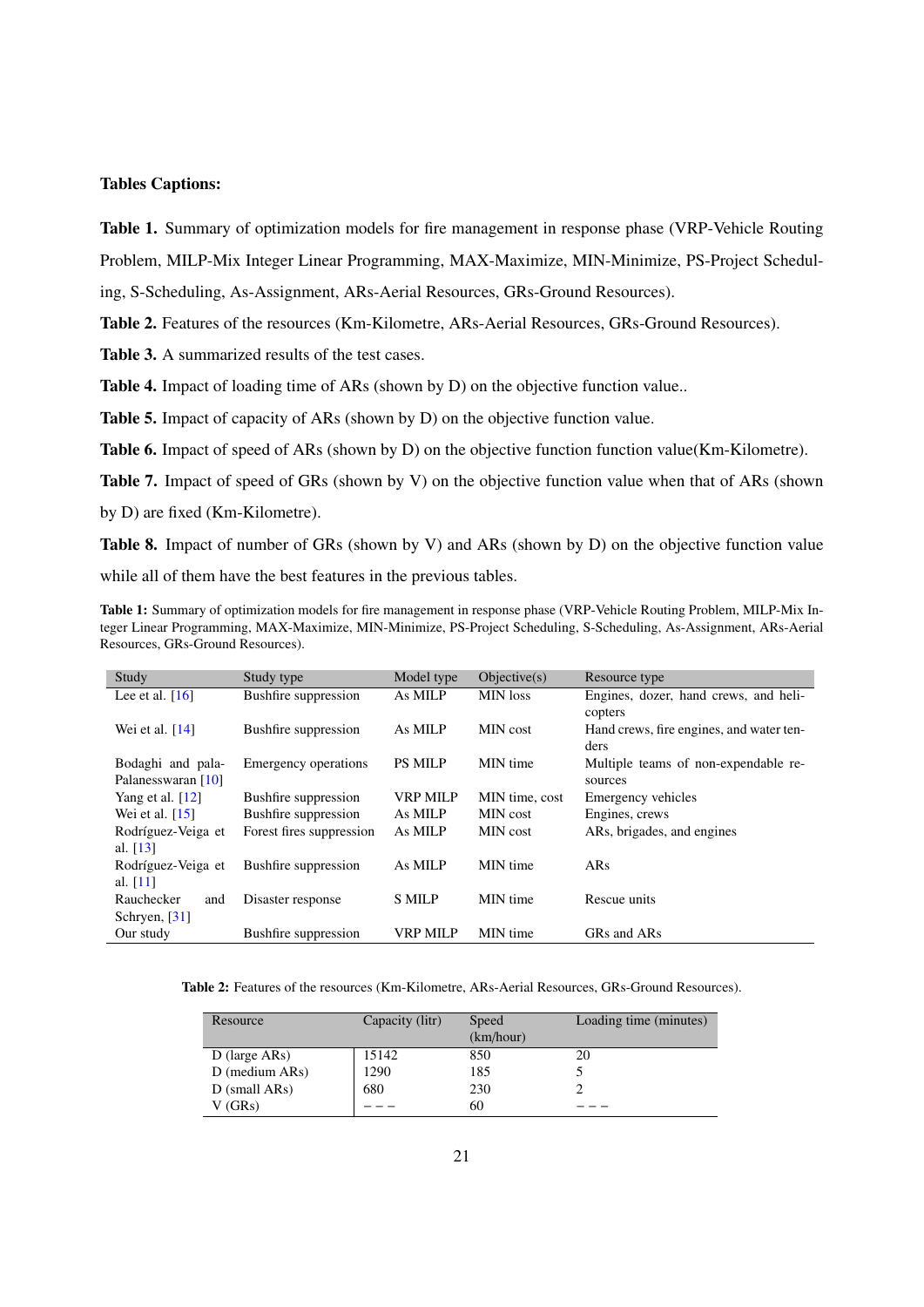<span id="page-21-0"></span>

| <b>Test</b>    | <b>Size</b>                  | <b>CPLEX</b> |          |           |       | Greedy algorithm |           |
|----------------|------------------------------|--------------|----------|-----------|-------|------------------|-----------|
|                | $AG \times \hat{W} \times F$ | Obj          | CPU.t(s) | $RPD(\%)$ | Obj   | CPU.t(s)         | $RPD(\%)$ |
|                | $2 \times 2 \times 2$        | 2.03         | 40       | 00.00%    | 2.03  | 0.002            | 00.00%    |
| 2              | $4 \times 2 \times 2$        | 1.07         | 8        | 00.00%    | 1.07  | 0.002            | 00.00%    |
| 3              | $4 \times 4 \times 2$        | 1.42         | 2        | 00.00%    | 1.42  | 0.002            | 00.00%    |
| $\overline{4}$ | $4 \times 3 \times 3$        | 3.08         | 157      | 00.00%    | 3.15  | 0.005            | 02.27%    |
| 5              | $8 \times 3 \times 3$        | 0.99         | 5000     | 00.00%    | 1.00  | 0.008            | 01.01%    |
| 6              | $8 \times 3 \times 6$        |              |          |           | 14.52 | 0.06             |           |
|                | $8\times 6\times 6$          |              |          |           | 13.90 | 0.06             |           |
| 8              | $12\times 6\times 6$         |              |          |           | 6.22  | 0.26             |           |
| 9              | $12\times 6\times 9$         |              |          |           | 23.6  | 2.9              |           |
| 10             | $16 \times 6 \times 9$       |              |          |           | 18.21 | 22.30            |           |

Table 3: A summarized results of the test cases.

<span id="page-21-1"></span>Table 4: Impact of loading time of ARs (shown by D) on the objective function value.

|                   | Loading time (min) |                   | Objective function value |                       |
|-------------------|--------------------|-------------------|--------------------------|-----------------------|
| D(small)          | $D(\text{medium})$ | $D(\text{large})$ | obj                      | operation time (hour) |
| $\mathbf{\Omega}$ |                    | 30                | 140.6                    |                       |
|                   |                    | 20                | 115.6                    | 5.9                   |
|                   |                    | 20                | 105.9                    | 5.69                  |
| ↑                 | 2.5                | 20                | 102.3                    | 5.37                  |
| っ                 |                    | 10                | 70.3                     | 6.3                   |
|                   |                    |                   |                          | 58                    |

<span id="page-21-2"></span>Table 5: Impact of capacity of ARs (shown by D) on the objective function value.

|             | Capacity (liter) |             |       | Objective function value |
|-------------|------------------|-------------|-------|--------------------------|
| $D$ (small) | $D$ (medium)     | $D$ (large) | obj   | operation time (hour)    |
| 680         | 1290             | 15142       | 115.6 | 5.9                      |
| 1300        | 1290             | 15142       | 91    | 5.49                     |
| 680         | 2600             | 15142       | 92.5  | 6.55                     |
| 680         | 4000             | 15142       | 89    | 6                        |
| 680         | 1290             | 30000       | 115.6 | 5.9                      |
| 15142       | 15142            | 15142       | 52.7  | 5.8                      |

<span id="page-21-3"></span>Table 6: Impact of speed of ARs (shown by D) on the objective function function value(Km-Kilometre).

|             | Speed (km/hour) |             | Objective function value |                       |
|-------------|-----------------|-------------|--------------------------|-----------------------|
| $D$ (small) | $D$ (medium)    | $D$ (large) | obj                      | operation time (hour) |
| 100         | 80              | 500         | 117.5                    | 6.8                   |
| 230         | 185             | 850         | 115.6                    | 5.49                  |
| 500         | 185             | 850         | 105                      | 5.4                   |
| 230         | 400             | 850         | 102.4                    | 5.2                   |
| 230         | 185             | 1600        | 113.4                    | 5.9                   |
| 850         | 850             | 850         | 105.6                    | 6.2                   |